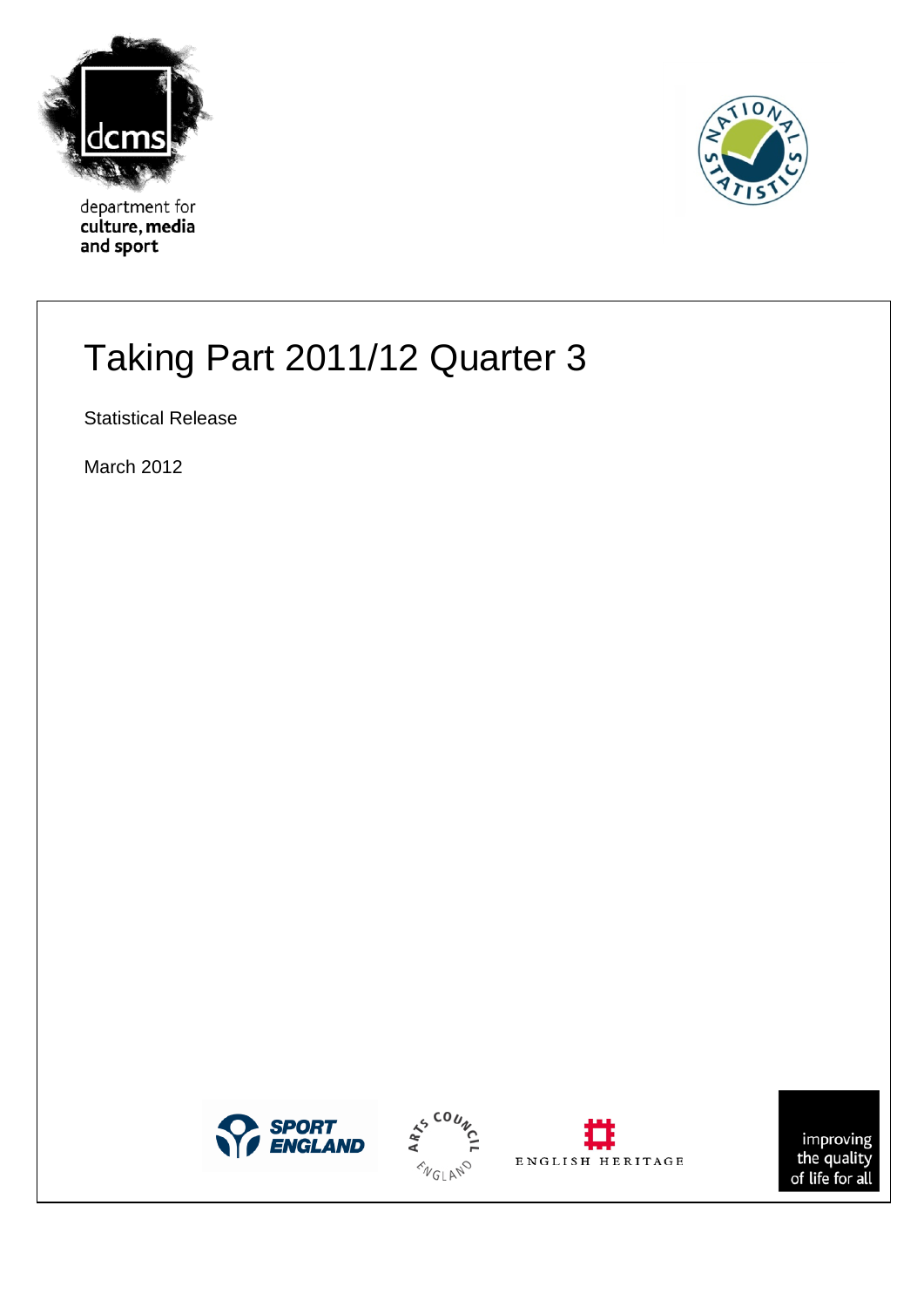*Taking Part is a National Statistic and has been produced to the standards set out in the Code of Practice for Official Statistics*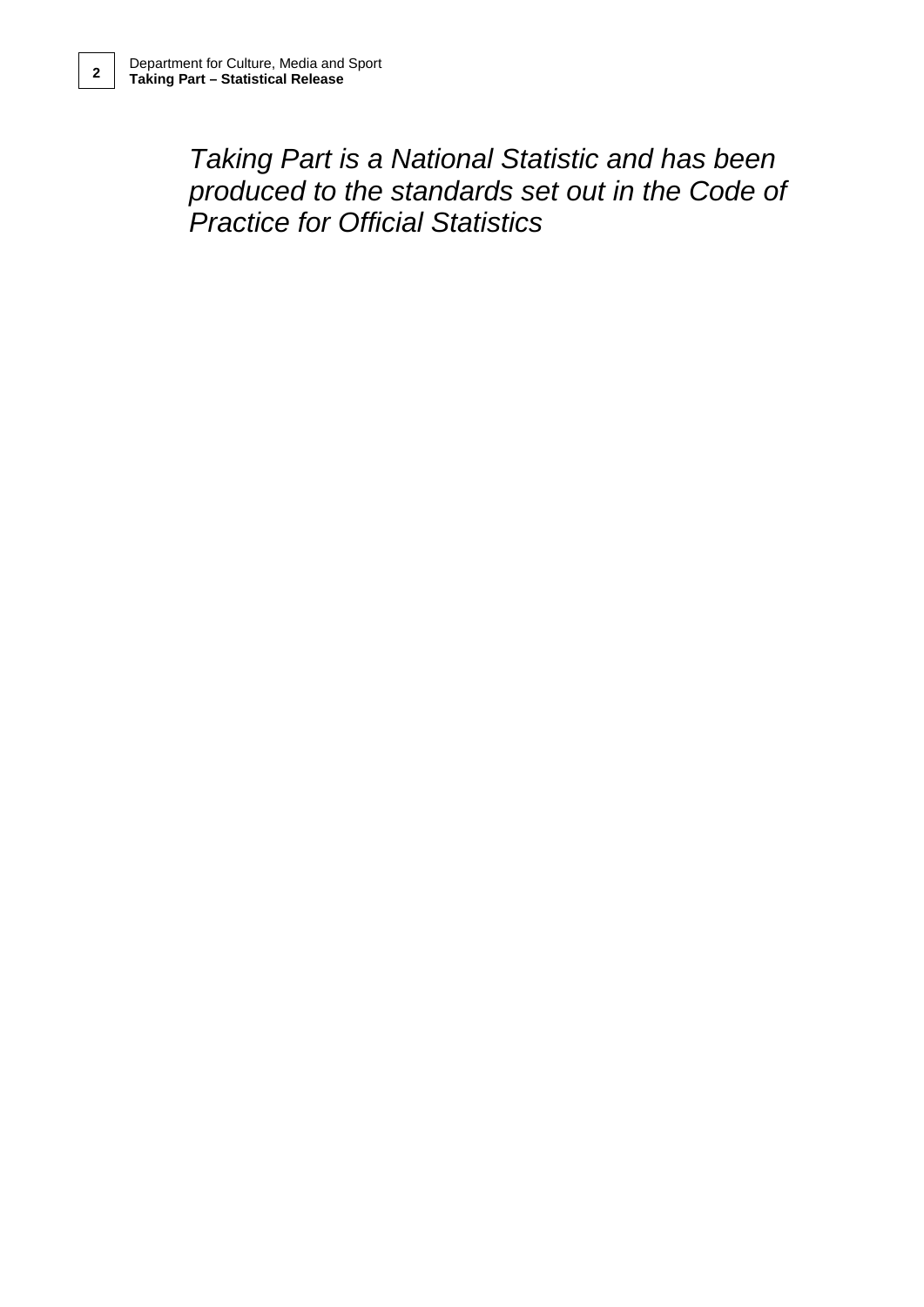# Contents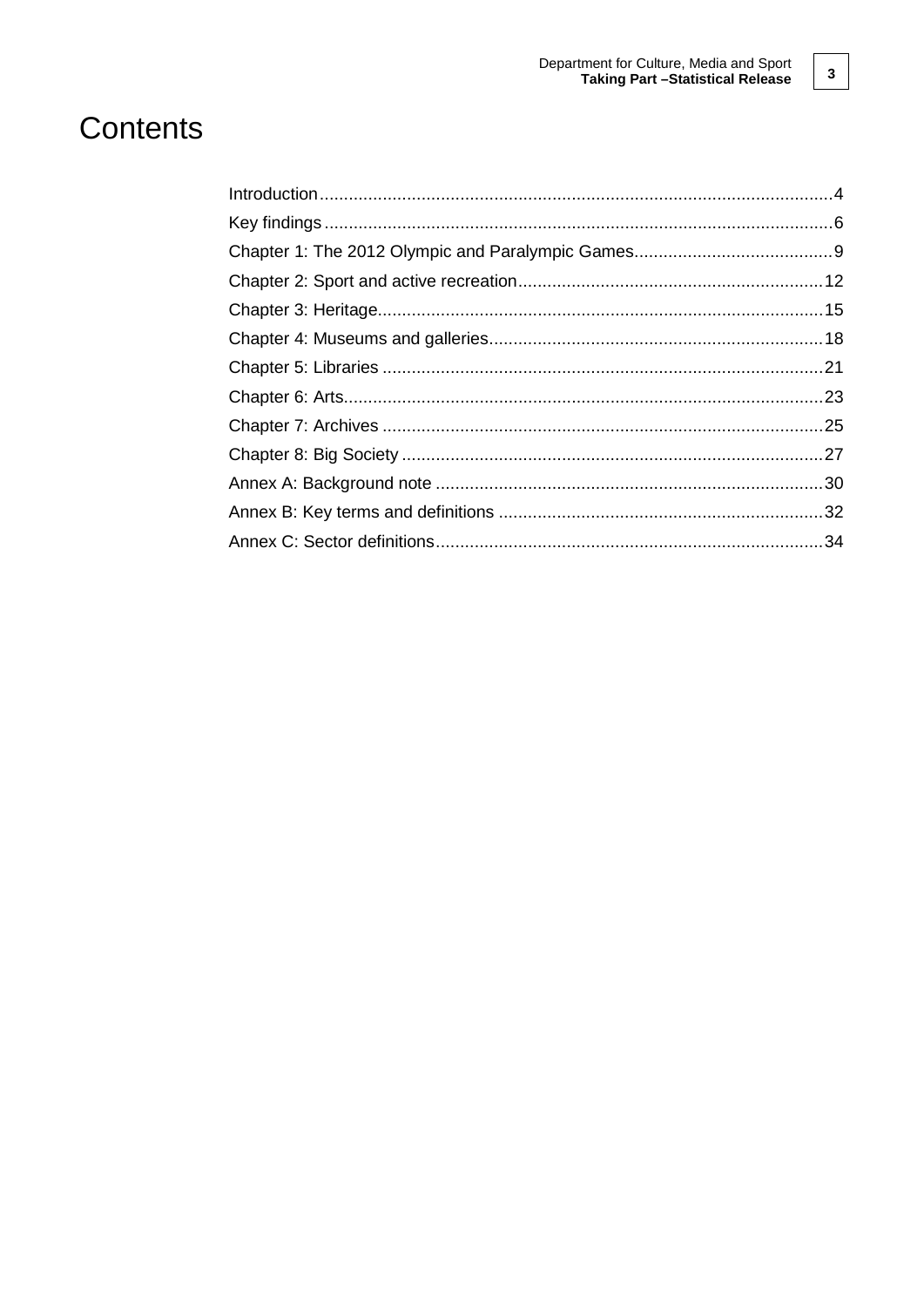# Introduction

## **This report**

This report presents the latest headline results from the Taking Part Survey, incorporating the third quarter of fieldwork from the seventh year of the survey and covering the twelve month period from January to December 2011 (this same period is also referred to as 2011/12 Q3, or the 2011 calendar year). Where observations are made over time, the latest data are compared with earliest available data (typically 2005/06). Key terms and definitions are provided in Annex B of this release.

The report presents headline findings for the main culture and sport estimates along with updates on data to support the 2012 Olympic and Paralympic Games and Big Society objectives. Where we have recently extended our analysis to look at digital engagement with our sectors, this is presented alongside the relevant sector figures.

The accompanying spreadsheets to this release are available at: [http://www.dcms.gov.uk/publications/8938.aspx](http://www.dcms.gov.uk/publications/8734.aspx)

This release reports findings for adults only. The next update for child data will be presented in summer 2012. Taking Part users are encouraged to contribute their views on the content of this release and areas of interest for analysis to the Taking Part team at DCMS: [TakingPart@culture.gsi.gov.uk](mailto:TakingPart@culture.gsi.gov.uk) .

The second Taking Part User Event was held on 18<sup>th</sup> August 2011 gathering together a range of users from different sectors and backgrounds. Material from this event is available on our site at:

[http://www.culture.gov.uk/what\\_we\\_do/research\\_and\\_statistics/7394.aspx](http://www.culture.gov.uk/what_we_do/research_and_statistics/7394.aspx)

## **The Taking Part Survey**

The Taking Part Survey is commissioned by the Department for Culture, Media and Sport (DCMS) in partnership with a number of our arm's length bodies. At present, these are Arts Council England, English Heritage, and Sport England.

Taking Part is a continuous face-to-face survey with adults aged 16 and over living in private households in England. It is conducted on behalf of DCMS by TNS-BMRB. The survey has run since mid-July 2005. A child interview was added to the survey in January 2006, interviewing a randomly selected child in those households containing at least one child aged 11-15. This is also a continuous face-to-face survey. In 2008/09, the child survey was broadened to include children aged 5-10. Interviews with children aged 11-15 are carried out directly, for those aged 5-10 an interview is conducted with the adult respondent.

The survey provides a wide range of data about engagement and non-engagement in culture, leisure and sport as well as more diverse measures that support a range of Government objectives. Taking Part is the key evidence source for DCMS, providing reliable national estimates of participation and supporting the Department's aim of improving the quality of life for everyone by providing people with the chance to get involved in a variety of these opportunities. The survey also aims to support the DCMS Structural Reform Priorities and Business Plan through the provision of data for DCMS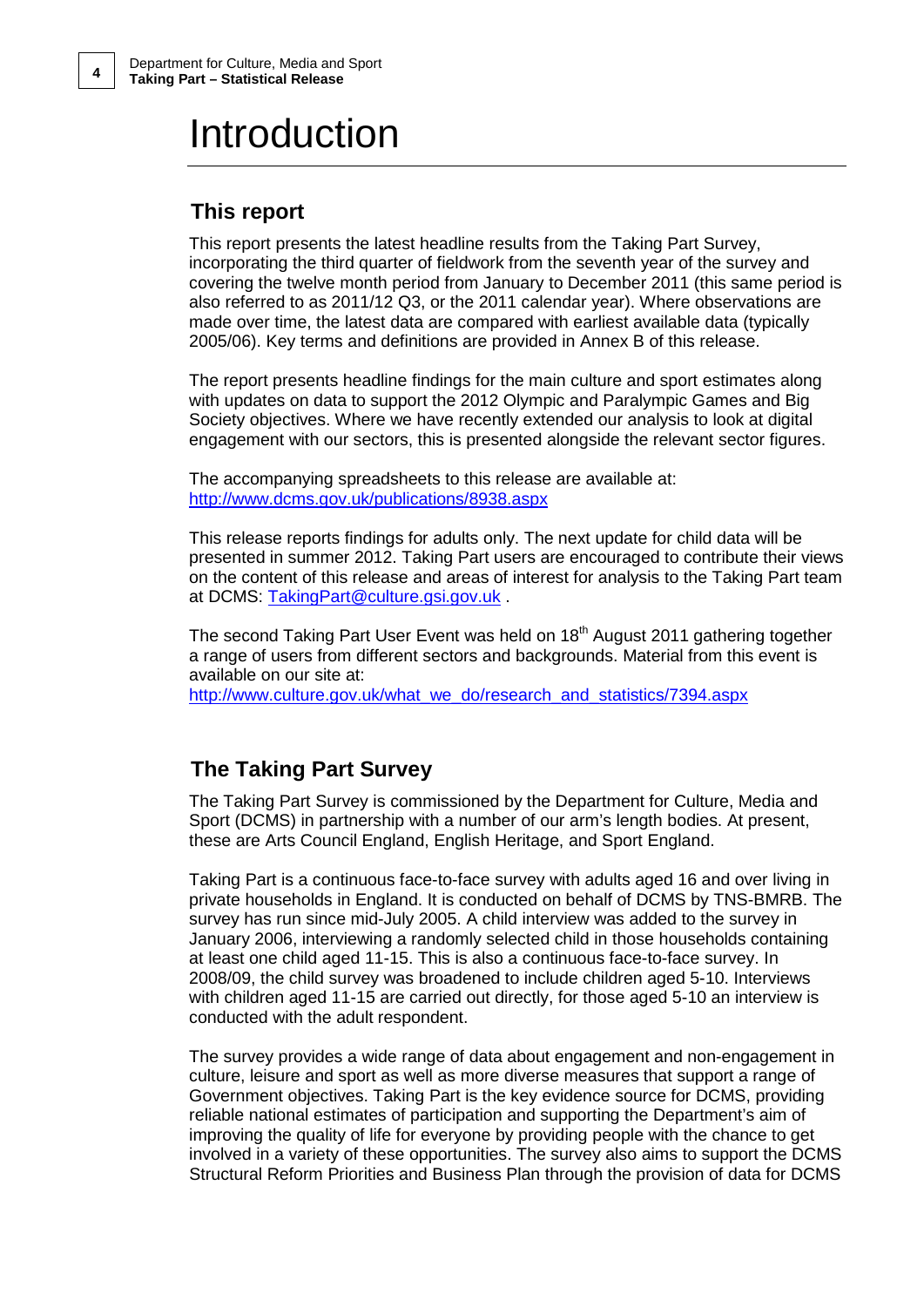input and impact indicators and the broader information strategy. The latest DCMS indicators are available at: [http://www.culture.gov.uk/about\\_us/8192.aspx](http://www.culture.gov.uk/about_us/8192.aspx)

The Taking Part Survey contributes to the evidence base across a wide range of topics including satisfaction and enjoyment of culture and sport, social capital, volunteering and barriers to participation. It also collects an in-depth range of sociodemographic information on respondents. A wider range of measures are included in the spreadsheets accompanying this release, while analysis of 2005/06 to 2010/11 adult data can be conducted through NetQuest, our on-line analytical tool: [http://www.culture.gov.uk/what\\_we\\_do/research\\_and\\_statistics/6762.aspx](http://www.culture.gov.uk/what_we_do/research_and_statistics/6762.aspx)

### **Forthcoming releases**

The next release, scheduled for the end of June 2012, will present latest rolling estimates including the fourth quarter of the seventh year of the survey (April 2011 to March 2012).

Future releases will follow a similar schedule, being released ahead of the Quarterly Data Summaries that will be produced by all departments. Taking Part forms part of the wider DCMS data strategy as well as supporting its impact and input indicators. Details of these are available at: [http://www.culture.gov.uk/about\\_us/8192.aspx](http://www.culture.gov.uk/about_us/8192.aspx)

In addition, topic specific analysis will now be published on a quarterly basis, looking in depth at particular areas of the survey. The first of these reports on the Big Society was published in mid-November and can be found at: <http://www.culture.gov.uk/publications/8612.aspx>

If you would like further information on these releases or the Taking Part Survey, please contact the Taking Part team on [TakingPart@culture.gsi.gov.uk.](mailto:TakingPart@culture.gsi.gov.uk) Additional contact details are contained within Annex A.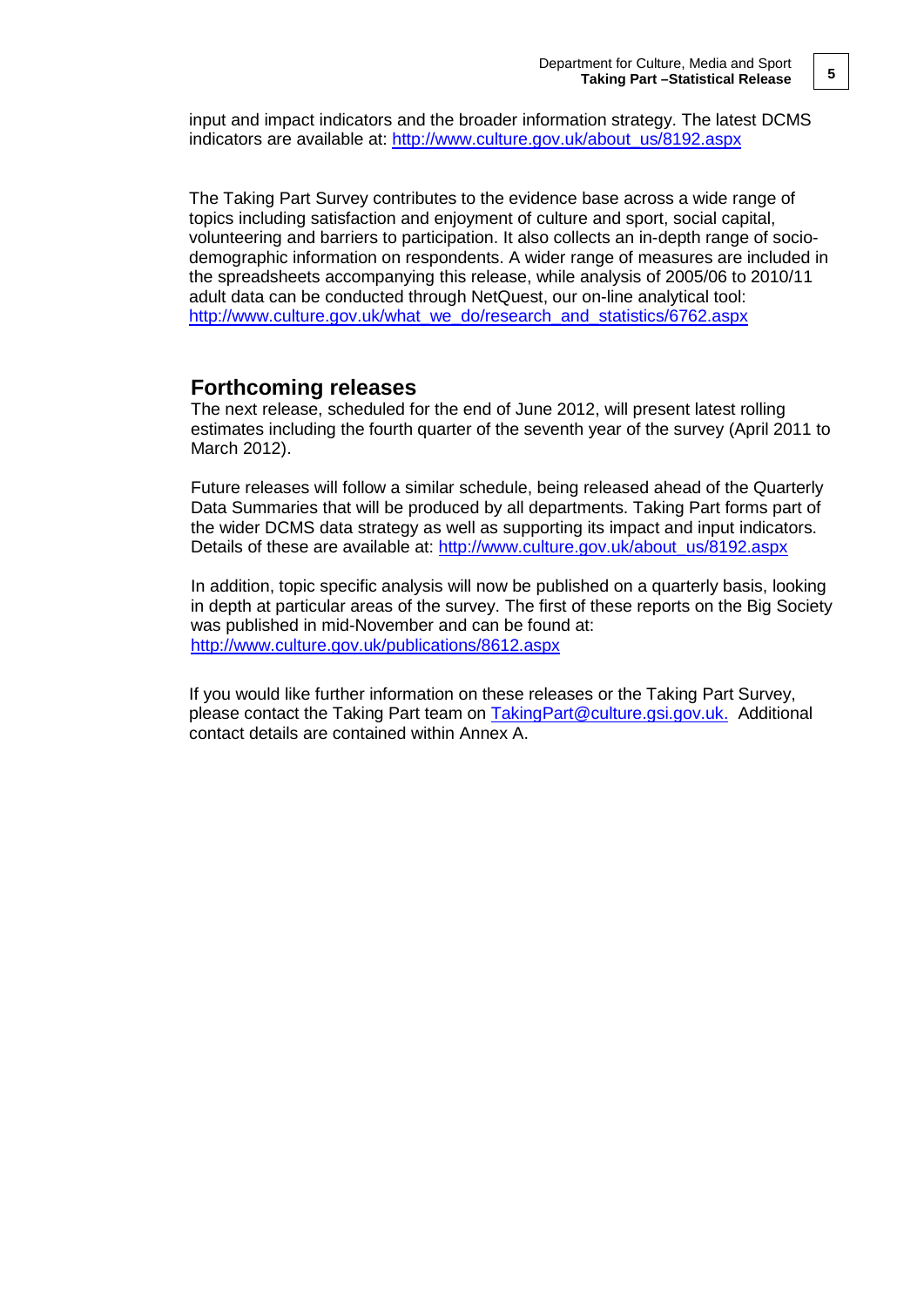# Key findings

## **2012 Olympic and Paralympic Games**

- Almost two thirds (63.5%) of adults are slightly or strongly supportive of the 2012 Olympic and Paralympic Games.
- 85.9 per cent of adults intend to follow the London 2012 Olympic or Paralympic Games; with 25.1 per cent of adults actively getting involved in the Games.
- A significantly higher proportion of BME participants compared to participants with a white background, said they were motivated to do more sport, voluntary work or cultural activities as a result of the UK winning the bid to host the 2012 Olympics.

## **Sport and active recreation**

- 54.4 per cent of adults had participated in active sport at least once in the last 4 weeks.
- 44.0 per cent had participated in moderate intensity sport for at least 30 minutes once in the last week, an increase from 2005/06 (41.2%). 26.4 per cent of adults had participated in moderate intensity sport for at least 30 minutes three times in the last week, an increase from 2005/06 (23.2%).
- Since 2005/06, the proportion of 16-24 year olds participating in sport at least once in the last 4 weeks has decreased, while the proportion of people aged 75+ participating has increased.
- There have been significant increases between 2005/06 and 2011/12 Q3 for adults aged 25-44 doing 1x30 minute moderate intensity sport in the last week, (from 50.0% to 54.4%) and in the 45-64 age groups (from 36.8% to 41.8%).

## **Culture**

- In January to December 2011, 73.3 per cent of adults report having visited a heritage site in the last year. This is the highest proportion of adults visiting since the survey began in 2005/06.
- Since 2005/6 the proportion of people who have visited a heritage site over the past year significantly increased in the following demographic groups:
	- o Social rented sector (an increase of 7.5 percentage points to 53.9%)
	- $\circ$  Black or ethnic minority (an increase of 7.5 percentage points to 58.1%)
	- o Aged 75+ (an increase of 5.4 percentage points to 57.5%)
	- o Aged 25-44 (an increase of 4.7 percentage points to 77.5%)
- Between 2005/06 and January to December 2011, the proportion of people visiting a museum or gallery in the last year significantly increased (from 42.3% to 47.9%).
- In 2011, 77.7 per cent of adults had engaged in the arts in the last year, which is the first significant increase reported since 2005/06 (76.3%).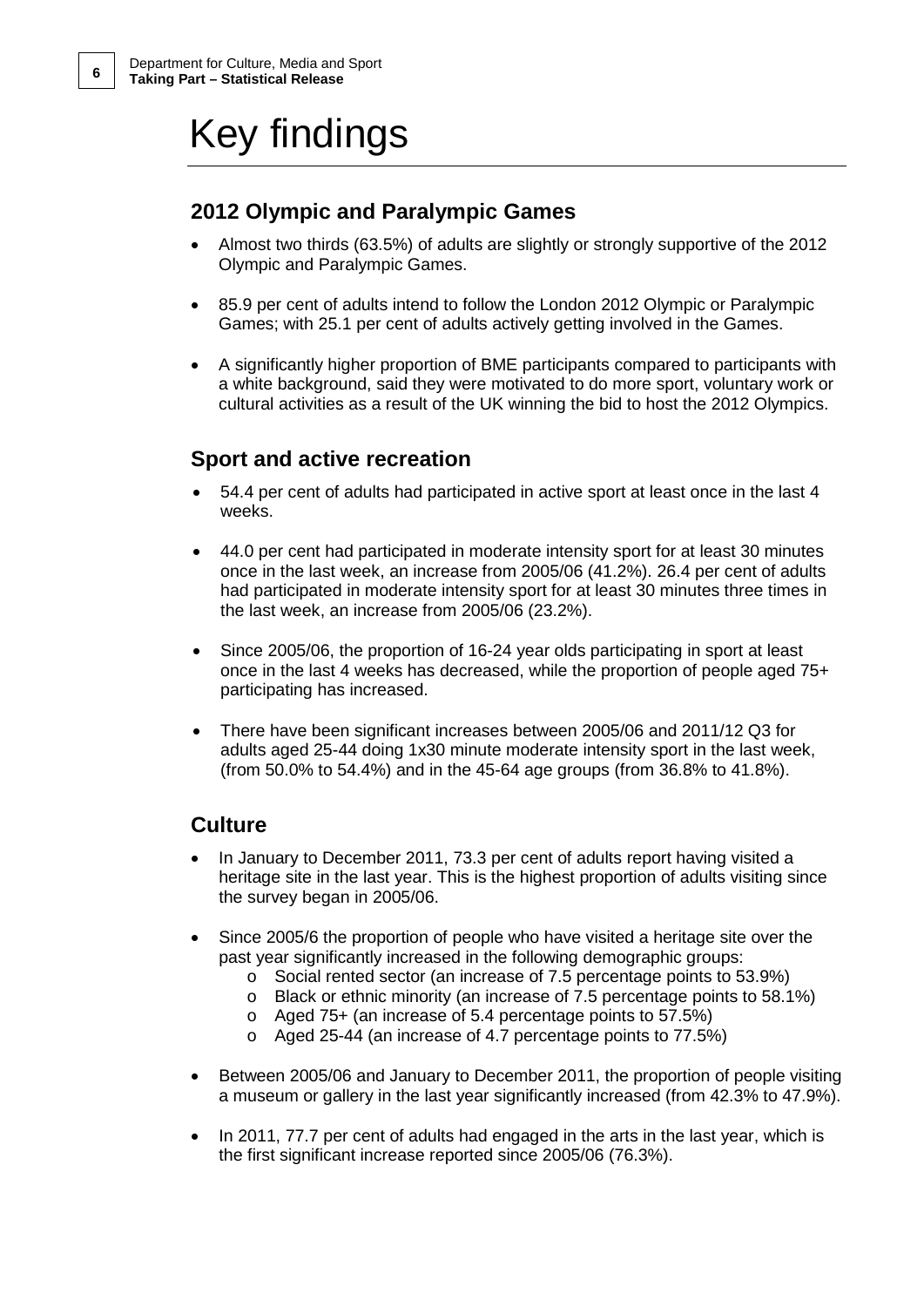- In 2011, 39.2 per cent of adults had used a library in the last 12 months, a significant decrease from 48.2 per cent in 2005/06, but showing no further change from 2009/10.
- In 2011, the proportion of adults visiting an archive (in their own time and voluntarily) in the last year remained steady at 3.7 per cent from the 2008/09 level.

## **Big Society**

- In January to December 2011, the proportion of adults volunteering in the last 12 months remained at 23.7 per cent. 7.3 per cent of all adults had volunteered in any DCMS sector. Of those who volunteered, 8.4 per cent had done so in the arts sector which is a significant increase from 2005/06 (6.3 per cent).
- There was a significant increase in the proportion of black and ethnic minority (BME) groups who had volunteered in the last 12 months compared to 2005/06 (up from 19.6% to 24.9%).
- In 2011 89.2 per cent of adults had donated money (including any donations into a collection box) in the last 12 months. 31.4 per cent of all adults had donated to one of the DCMS sectors.

## **Digital engagement**

- In 2011, 16.4 per cent of adults had visited a library website in the last 12 months, a significant increase from 8.9 per cent in 2005/06.
- Since 2005/06, the proportion of people visiting heritage websites increased from 18.3 per cent to 27.8 per cent.
- In January to December 2011, 26.1 per cent of adults had visited a museum or gallery website, an increase from 15.8 per cent in 2005/06.
- In 2011, 35.8 per cent of adults had visited a theatre or concert website, a significant increase from 30.5 per cent in 2005/06.
- A higher proportion of adults visited an archive or records office online (11.4%) than in person (3.7%).
- 37.5 per cent of adults had visited sports websites in the last 12 months, which is significantly higher than 26.1 per cent of adults in 2005/06.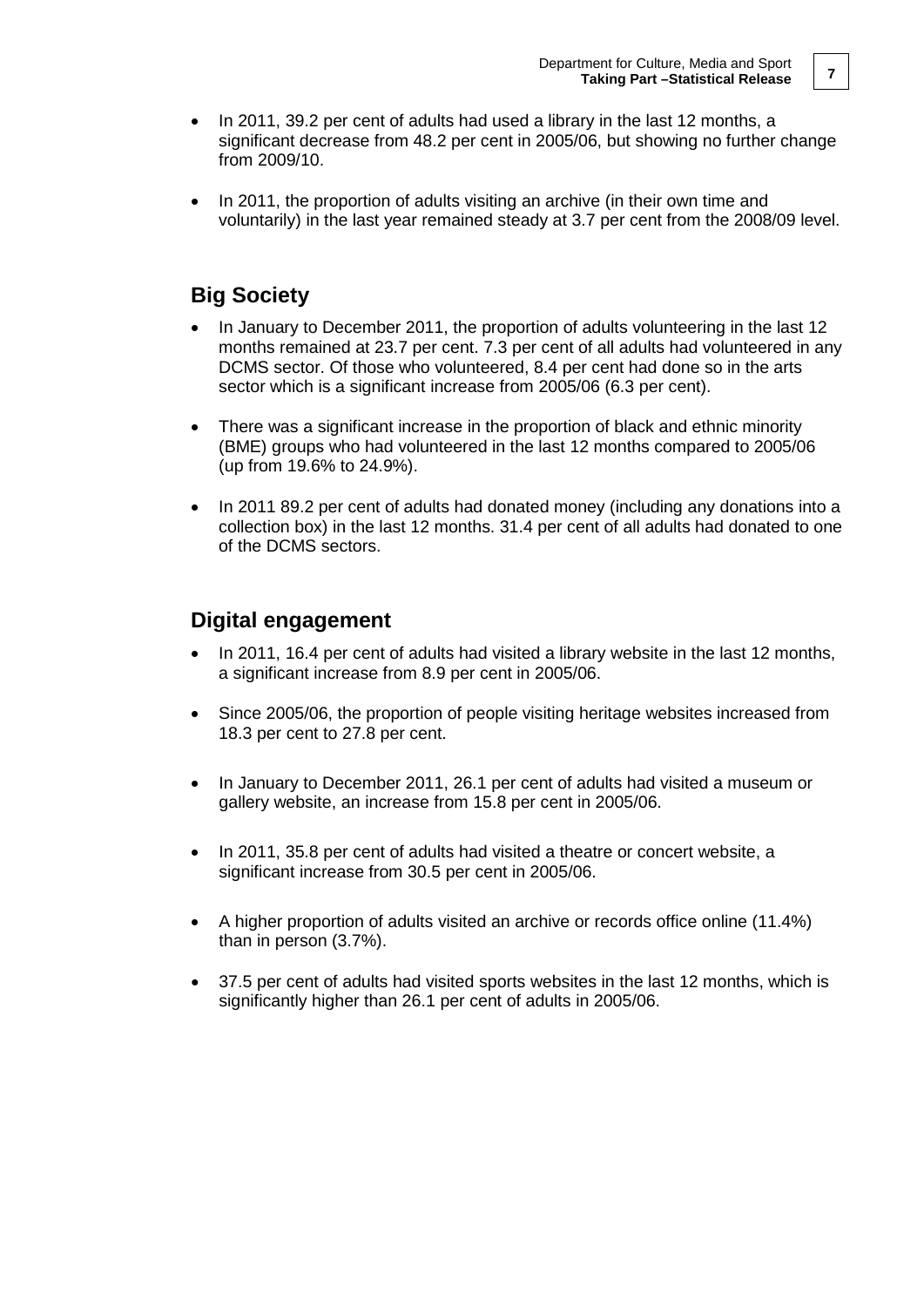

|                                                                                                                                                                                                                                                                                                                                              |                                                                           | Arrows indicate significant change from 2005/06 | <b>Taking Part 2011/12 Quarter 3</b><br>Reference Period: Year to 2011/12 Q3 (January 2011 to December 2011) |                       |                                                      |                                                               |                                                         | <b>Sample = 10,336</b><br><b>Base: All Adults</b> |                              |
|----------------------------------------------------------------------------------------------------------------------------------------------------------------------------------------------------------------------------------------------------------------------------------------------------------------------------------------------|---------------------------------------------------------------------------|-------------------------------------------------|--------------------------------------------------------------------------------------------------------------|-----------------------|------------------------------------------------------|---------------------------------------------------------------|---------------------------------------------------------|---------------------------------------------------|------------------------------|
| <b>Key Trends</b>                                                                                                                                                                                                                                                                                                                            |                                                                           |                                                 |                                                                                                              | <b>Culture</b>        |                                                      |                                                               |                                                         |                                                   | Attendance/engagement levels |
| Record high levels of heritage, museum or gallery (M&G) attendance and arts engagement.<br>Library and archive attendance rates remain at the lowest levels since the survey began.                                                                                                                                                          |                                                                           |                                                 | 80                                                                                                           |                       |                                                      | Attendance/engagement rates                                   | Arts                                                    | Arts = $77.7%$<br>Heritage = 73.3%                |                              |
| Significant percentage increase* since 2005/06:<br>of BME groups visiting a museum or gallery in the last year (from 35.4% to 42.5%)<br>of adults aged 65+ engaging with the arts in the last year (from 64.3% to 69.0%)<br>of adults doing 1x30 minute sessions of moderate intensity sport (MIS) in the last week<br>(from 41.2% to 44.0%) |                                                                           | 60<br>itentage<br>40                            |                                                                                                              |                       |                                                      | ·Heritage<br>-Library                                         | $Library = 39.2%$                                       |                                                   |                              |
| of BME groups who had volunteered in the last 12 months (from 19.6% to 24.9%).<br>Significant percentage decrease* since 2005/06:                                                                                                                                                                                                            |                                                                           |                                                 | 20                                                                                                           |                       |                                                      |                                                               | -M&G                                                    | $M & G = 47.9$                                    |                              |
|                                                                                                                                                                                                                                                                                                                                              | of adults attending a library in the last 12 months (from 48.2% to 39.2%) |                                                 |                                                                                                              |                       |                                                      |                                                               |                                                         | -Archive                                          | Archives = 3.7%              |
| of 16-24 year olds participating in sport at least once in the last 4 weeks (76.8% to 70.7%)<br>selected results                                                                                                                                                                                                                             |                                                                           |                                                 |                                                                                                              |                       |                                                      | 2005/06 2006/07 2007/08 2008/09 2009/10 2010/11 2011/12<br>O3 |                                                         | <b>WGLAND</b><br><b>ENGLISH HERITAGE</b>          |                              |
| <b>Sport &amp; Active Recreation</b>                                                                                                                                                                                                                                                                                                         |                                                                           |                                                 |                                                                                                              | <b>Big Society 林</b>  |                                                      |                                                               |                                                         |                                                   |                              |
| <b>Participation levels</b>                                                                                                                                                                                                                                                                                                                  | 80<br>70.7<br>70                                                          | <b>Participation rates</b><br>66.6              | Active sport in last 4                                                                                       | $AI1 = 23.7%$         | <b>Volunteered</b>                                   | 30<br>25                                                      |                                                         | <b>Volunteering rates</b>                         |                              |
| Active sport in last<br>4 weeks = $54.4\%$                                                                                                                                                                                                                                                                                                   | 55.<br>60                                                                 | 50.5                                            | weeks<br>$\blacksquare$ 1x30 MIS in last week                                                                |                       | Any DCMS Sector= 7.3%                                |                                                               |                                                         |                                                   |                              |
| 1x30 MIS=44.09                                                                                                                                                                                                                                                                                                                               | 50<br>Percentage<br>35.3<br>40<br>30                                      | 33.8                                            | 34.7<br>£ 27.9                                                                                               | $AI1 = 89.2%$         | <b>Charitable Giving</b>                             | 음을 20<br><u>2</u><br>이 15<br>10                               |                                                         | — <del>4</del> —White                             |                              |
| 3x30 MIS= 26.4%                                                                                                                                                                                                                                                                                                                              | 20<br>10                                                                  |                                                 | 21.4<br>$\blacksquare$ 14.5<br>3.8<br>7.0                                                                    | $\text{Sort} = 6.7\%$ | Heritage = 15.5%<br>Library = 0.6%<br>$M$ &G = 14.4% | 5<br>0                                                        |                                                         |                                                   |                              |
| <b>SPORT</b><br><b>ENGLAND</b>                                                                                                                                                                                                                                                                                                               | 0<br>$16 - 24$                                                            | 25-44<br>45-64                                  | $65 - 74$<br>$75+$                                                                                           |                       | Any DCMS Sector= 31.4%                               |                                                               | 2005/06 2006/07 2007/08 2008/09 2009/10 2010/11 2011/12 |                                                   | Q3                           |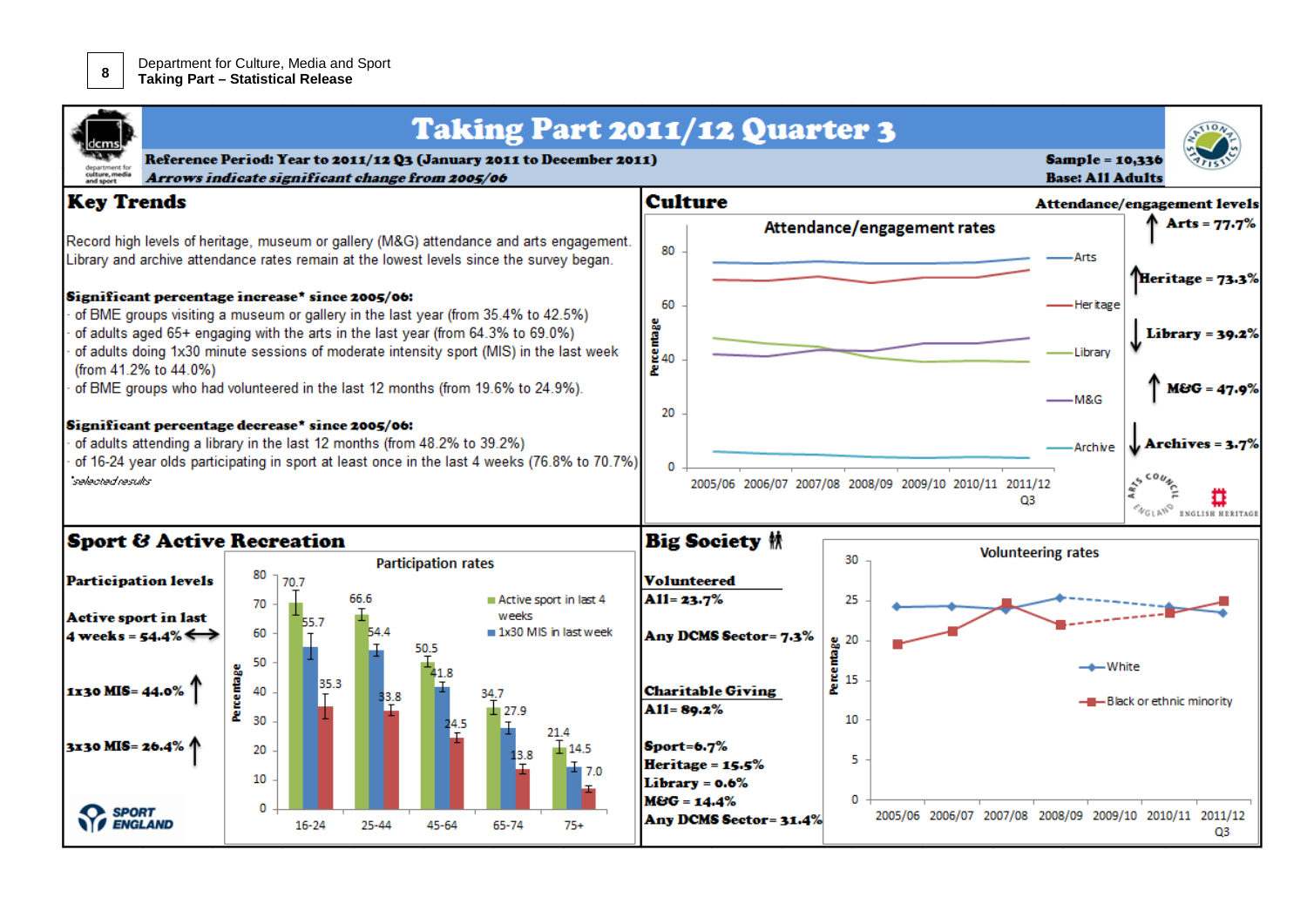# Chapter 1: The 2012 Olympic and Paralympic Games

This chapter explores a number of areas related to the UK hosting the 2012 Olympic and Paralympic Games, including the extent to which people in England support hosting the Games, how people intend to get involved in the Games and whether the Games has motivated people to participate in voluntary work, cultural activities or sport or recreational activities.

### **Key findings**

- 85.9 per cent of adults intend to follow the London 2012 Olympic or Paralympic Games; with 25.1 per cent of adults actively getting involved in the Games.
- Almost two thirds (63.5%) of adults are slightly or strongly supportive of the 2012 Olympic and Paralympic Games. Although attitudes towards the Games have fluctuated over the period since 2005/06.
- In 2011, 7.2 per cent of adults reported that the UK winning the bid had motivated them to do more sport or recreational physical activity, 3.9 per cent reported that they were motivated to do more cultural activities and 5.6 per cent reported that they were motivated to do more voluntary work.
- A significantly higher proportion of BME participants compared to participants with a white background, said they were motivated to do more sport, voluntary work or cultural activities as a result of the UK winning the bid to host the 2012 Olympics.

### **The 2012 Olympic and Paralympic Games**

Between July and December 2011 the Taking Part Survey asked some new questions on adults' intended involvement in the Games. 85.9 per cent of adults intend to follow the London 2012 Olympic or Paralympic Games, either by watching on TV at home (81.8%), reading about it on a newspaper online or offline (31.5%), listening to it on the radio at home (15.6%), watching or listening on the internet at home (13.2%) or watching live events on a public big screen (12.2%).

Additionally, since July 2011 we asked adults whether they intend to actively follow or get involved in the London 2012 Olympic or Paralympic Games. 25.1 per cent of adults said they did, which includes attending a free (8.8%) or ticketed (8.2%) Olympic or Paralympic event, taking part in a Games related community event or activity, e.g. street party or local Inspire Mark project (3.5%), or using a new or improved sports facility linked to the Games (2.8%). Other active involvements include gaining Games related employment or training (1.7%), taking part in a Games related cultural event or activity (1.7%) volunteering during the Games, e.g. as a Gamesmaker or London Ambassador (1.6%), or taking part in a Games related sport or physical activity (1.1%).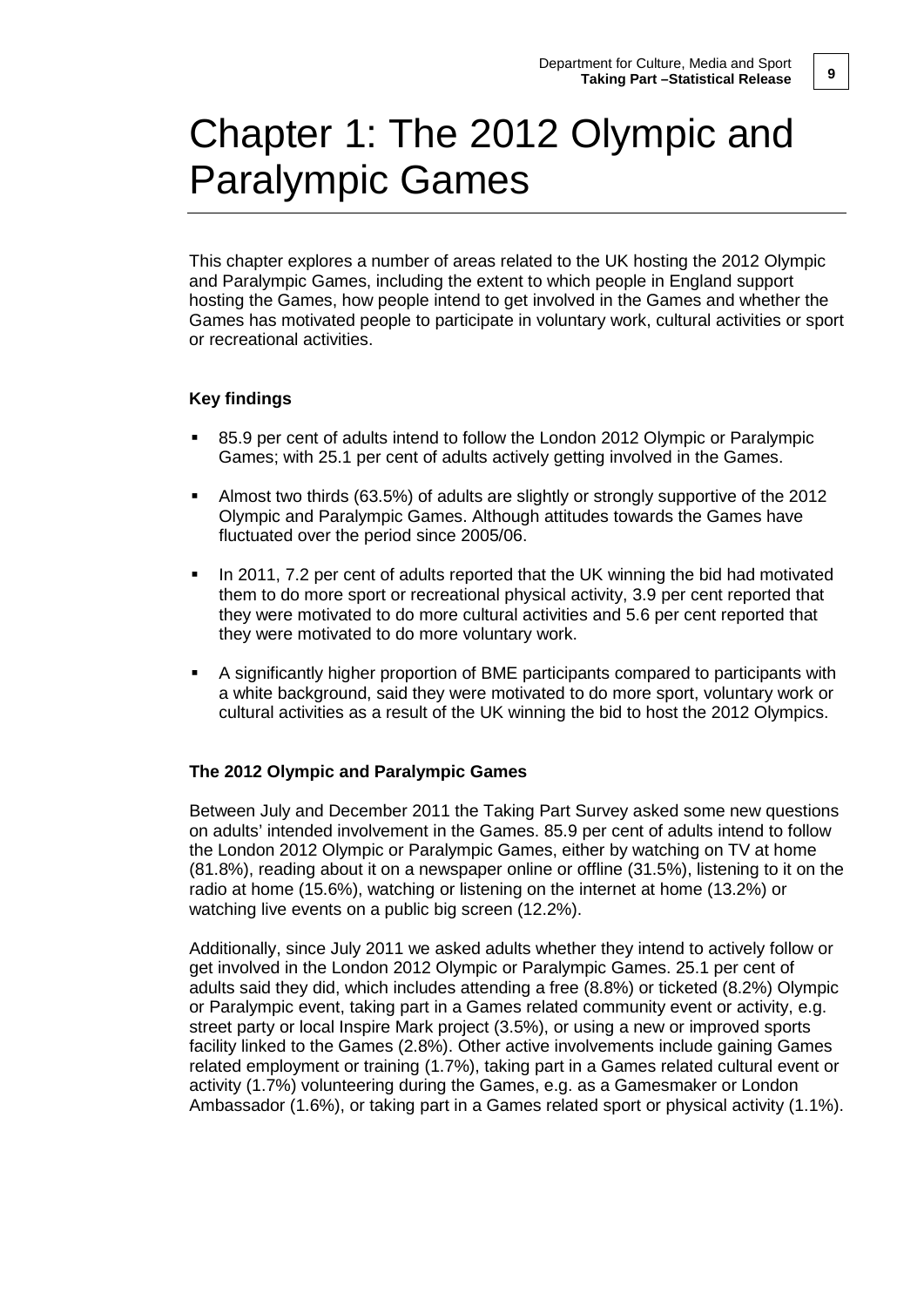Attitudes towards the Games have fluctuated over the period since 2005/06. In 2011, 63.5 per cent of adults were supportive of the 2012 Games, reporting that they were slightly or strongly supportive. This is a significant decrease from 2005/06 when 71.0 per cent reported that they were supportive. The proportion of those who are strongly supportive has fallen from 48.4 per cent in 2005/06 to 38.4 per cent in the latest results. The proportion who are slightly supportive of the Games has increased from 22.5 per cent to 25.2 per cent. The proportion who are neither against nor supportive of the Games has increased from 18.4 per cent to 25.3 per cent, as well as those slightly against the Games (from 4.7% to 5.4%) over the same period. Adults strongly against the 2012 Games remain stable at 5.2 per cent (Figure 1.1).

**Figure 1.1: Adult's opinion about the UK hosting the 2012 Olympic Games, 2005/06 to January - December 2011**



**Notes** 

(1) Confidence intervals range between +/-0.4 and +/-1.2 from 2005/06 onwards.

(2) This question was not asked in 2009/10

A higher proportion of adults from a black and minority ethnic (BME) background were supportive of the Games than those with a white background (76.0% and 62.4% respectively). A significantly higher proportion of men were supportive of the Games than women (65.6% and 62.3%, respectively) and those aged 25-44 years old were the most supportive age group (68.1%). The least supportive age group was those aged 75+ with 53.5 per cent being supportive of the Games.

A significantly higher proportion of BME participants compared to participants with a white background, said they were motivated to do more sport, voluntary work or cultural activities as a result of the UK winning the bid to host the 2012 Olympics. In 2011, 21.8 per cent of BME sport participants compared to 5.4 per cent of sport participants with a white background were motivated to do more sport or recreational physical activity. 19.5 per cent of BME volunteers compared to 3.7 per cent of volunteers with a white background were motivated to do more voluntary work, and 12.2 per cent of BME cultural participants compared to 2.9 per cent of cultural participants with a white background were motivated to do more cultural activities.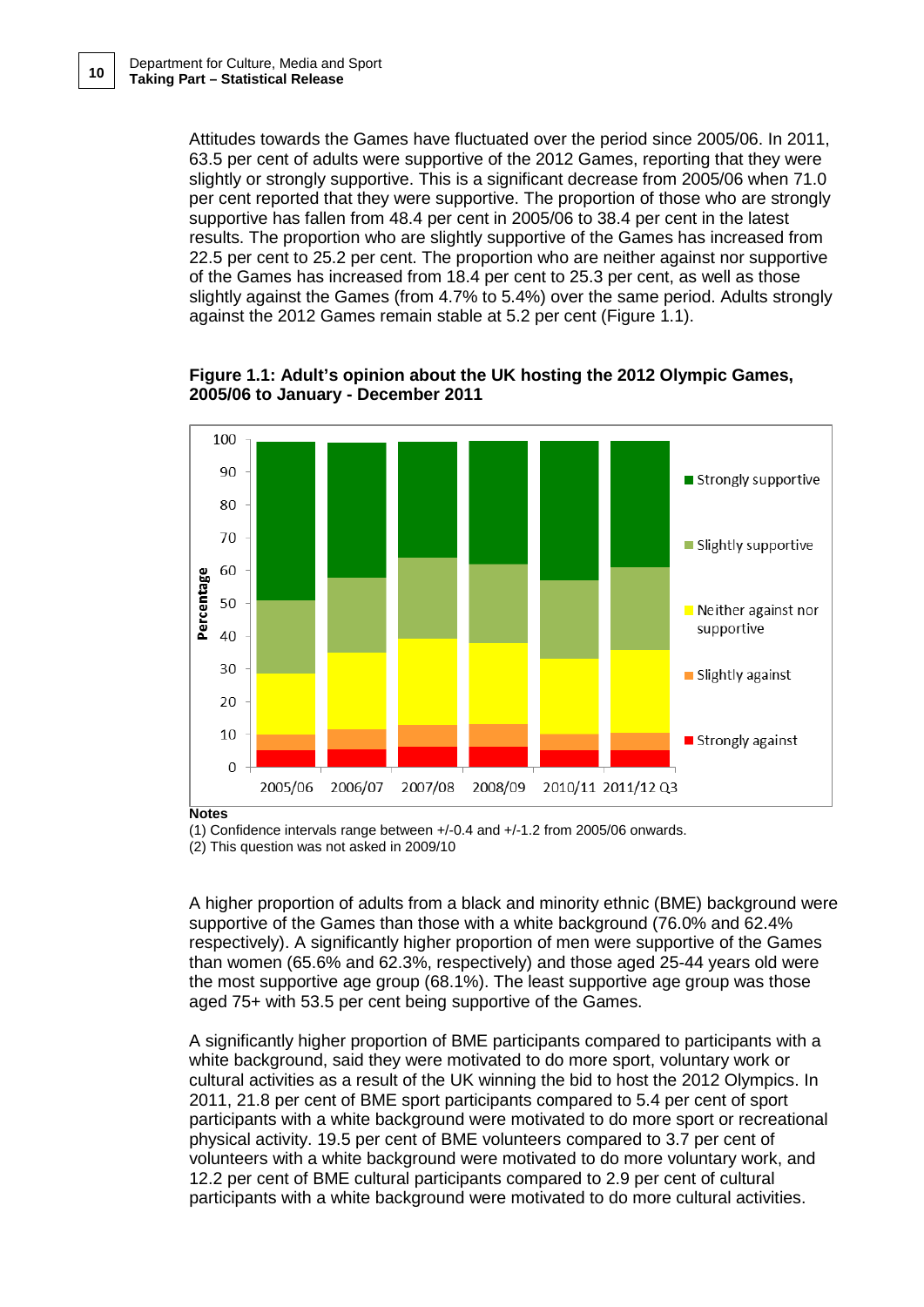London is now the region with the highest level of support (70.9 per cent) while those in the North East are least supportive (56.6%). However, the levels of support within London vary, and between July 2005 and December 2011, 73.7 per cent of respondents in Waltham Forest (a host borough) were supportive of the Games, compared to 55.7 per cent of respondents in Bexley (Figure 1.2).

#### **Figure 1.2: Proportion of adults who are slightly or strongly supportive of the UK hosting the 2012 Olympic Games, London, July 2005 to December 2011**



#### **Notes**

(1) Results for the City of London are indicative due to a small sample size.

(2) Sample sizes vary by London Borough (excluding City of London) from 180 to 731.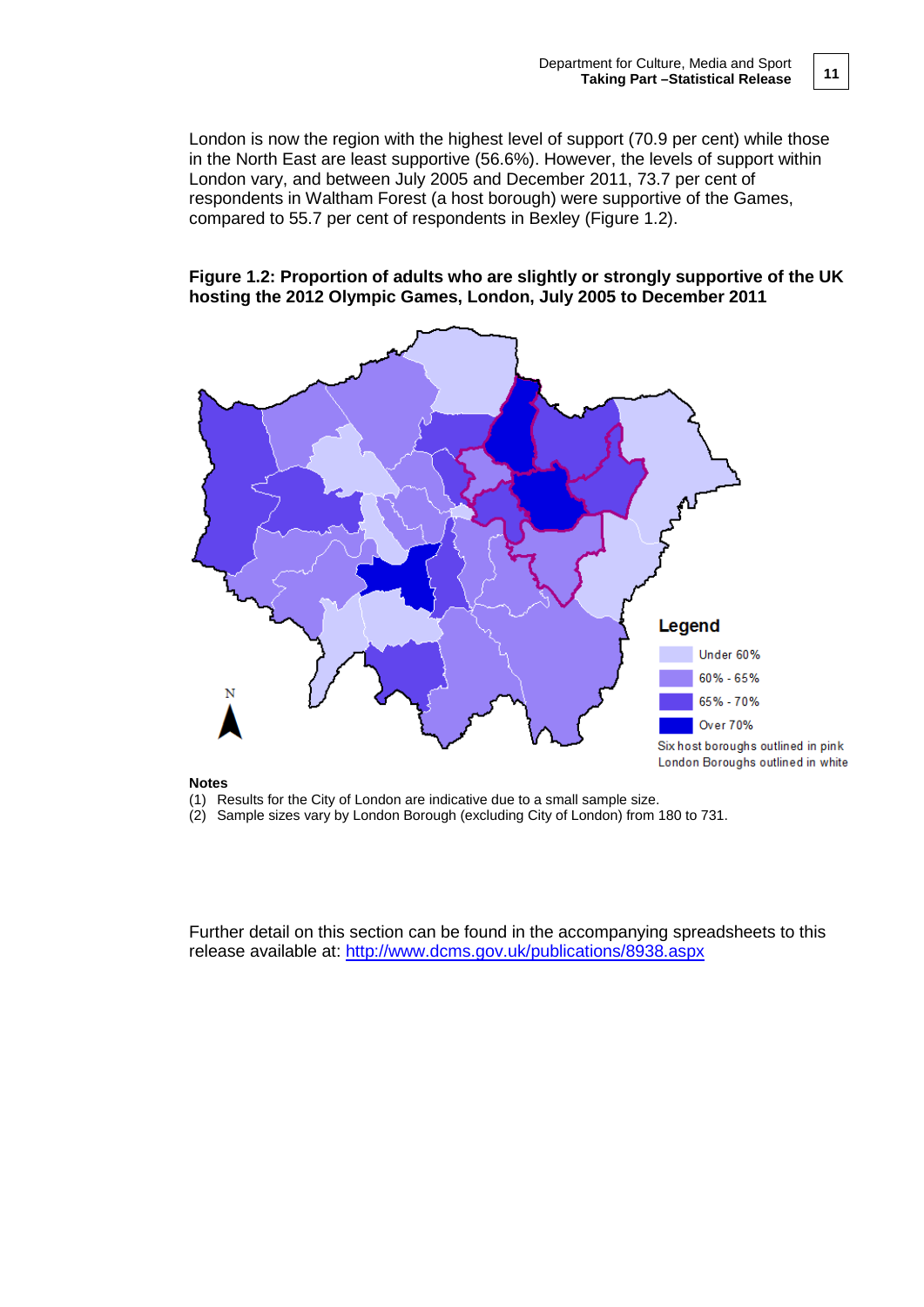# Chapter 2: Sport and active recreation

This chapter examines sport and active recreation by a range of area-level and sociodemographic breakdowns. Key findings on swimming and cycling proficiency – that is the extent to which adults feel able to swim and cycle – are also provided. Details on digital engagement as measured by visiting sports websites are also given.

#### **Key findings**

- 54.4 per cent of adults had participated in active sport at least once in the last 4 weeks. 44.0 per cent had participated in 30 minutes of moderate intensity sport at least once in the last week, with the corresponding figure of 26.4 per cent at least three times in the last week.
- Since 2005/06, the proportion of 16-24 year olds participating in sport at least once in the last 4 weeks has decreased, while the proportion of people aged 75+ participating has increased.

#### **Participation in sport or recreational physical activities**

In January to December 2011, 54.4 per cent of adults had participated in active sport at least once in the last 4 weeks. This has not changed significantly since 2005/06 (53.7%). Over that same period, 44.0 per cent had participated in moderate intensity sport for at least 30 minutes once in the last week, an increase from 2005/06 (41.2%). 26.4 per cent of adults had participated in moderate intensity sport for at least 30 minutes three times in the last week, an increase from 2005/06 (23.2%). (Figure 2.1).





(1) Confidence intervals range between +/-0.6 and +/-1.9 from 2005/06 onwards.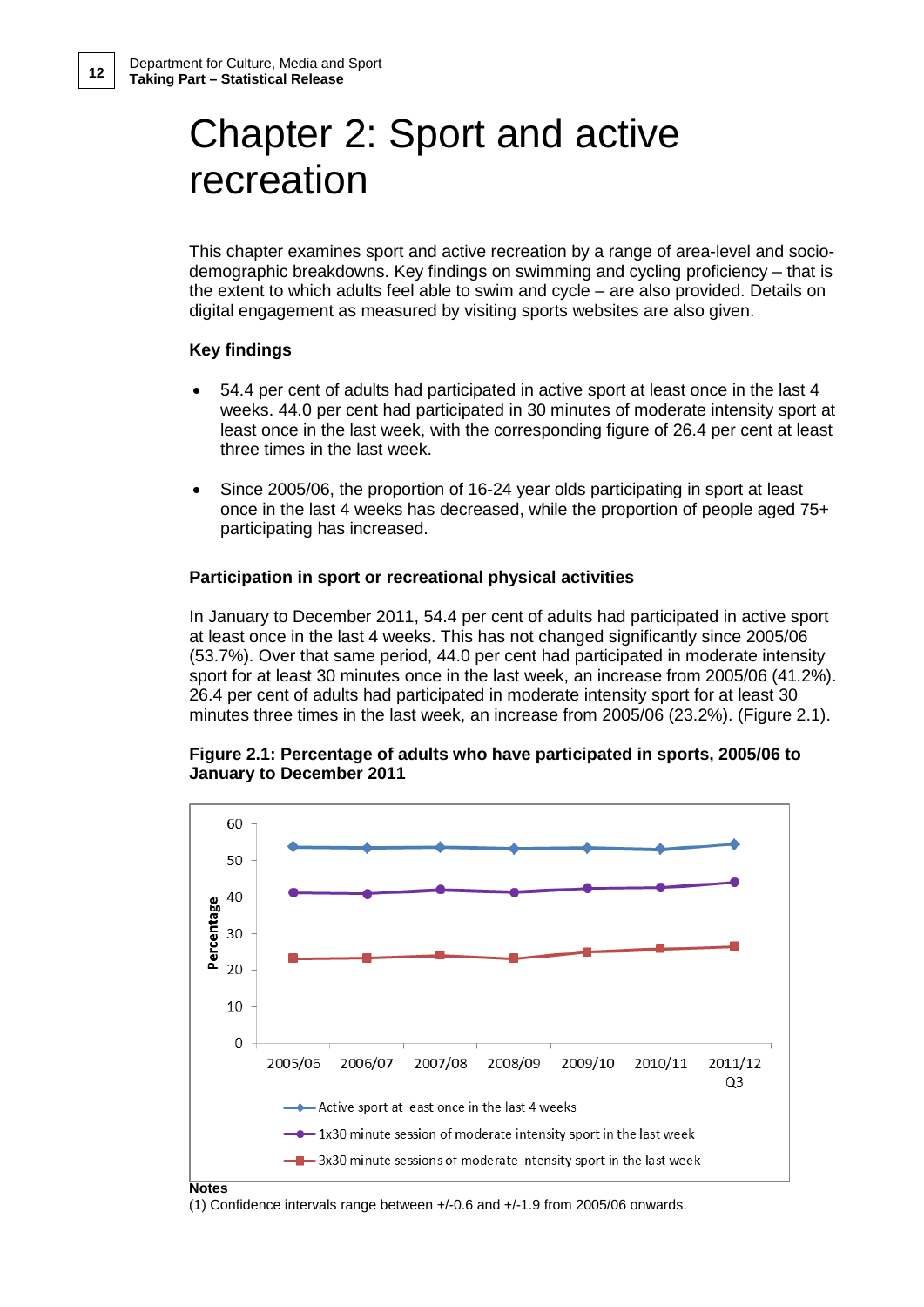When we look at the frequency of 30 minutes or more of moderate intensity sport undertaken in the last 4 weeks, during 2005/06 and January to December 2011, the percentage participating less than once a week decreased from 9.8 per cent to 8.5 per cent. At the other end of the activity spectrum, the percentages participating at least three times a week but not every day and those participating every day increased from 14.3 per cent to 16.3 per cent, and from 8.9 per cent to 10.1 per cent, respectively.

The proportion of people in ACORN classification 'Urban Prosperity' who have done sport once in the last 4 weeks increased significantly from 59.3 per cent in 2005/06 to 63.5 per cent in January to December 2011. In general, people who live in less deprived neighbourhoods are more likely than those who live in more deprived neighbourhoods to participate in sport. This pattern has not changed since 2009/10.

Between 2005/06 and January to December 2011, the proportion of 16-24 year olds who took part in active sport at least once in the last 4 weeks decreased from 76.8 per cent to 70.7 per cent. Across the same time period, the proportion of people aged 75+ doing sport increased from 15.2 per cent to 21.4 per cent.

Rates of sports participation have remained steady across the other sociodemographic groups since 2005/06, apart from the rate for people not working which increased from 38.6 per cent to 40.9 per cent during the period and the rate for those with no religion which increased from 61.5 per cent to 64.4 per cent.

For the 1x30 and 3x30 minute moderate intensity sport in the last week measures, there have been significant increases in participation rates between 2005/06 and January to December 2011, for the 25-44 age group (from 50.0% to 54.4% for the 1x30 measure and from 28.6% to 33.8% for the 3x30 measure) and 45-64 age groups (from 36.8% to 41.8% for the 1x30 measure and from 20.1% to 24.5% for the 3x30 measure). Older age groups have a lower sport participation rate (Figure 2.2).



### **Figure 2.2: Percentage of adults who have participated in sports by age group, January to December 2011**

**Notes**

(1) Confidence intervals range between +/-1.3 and +/-4.4.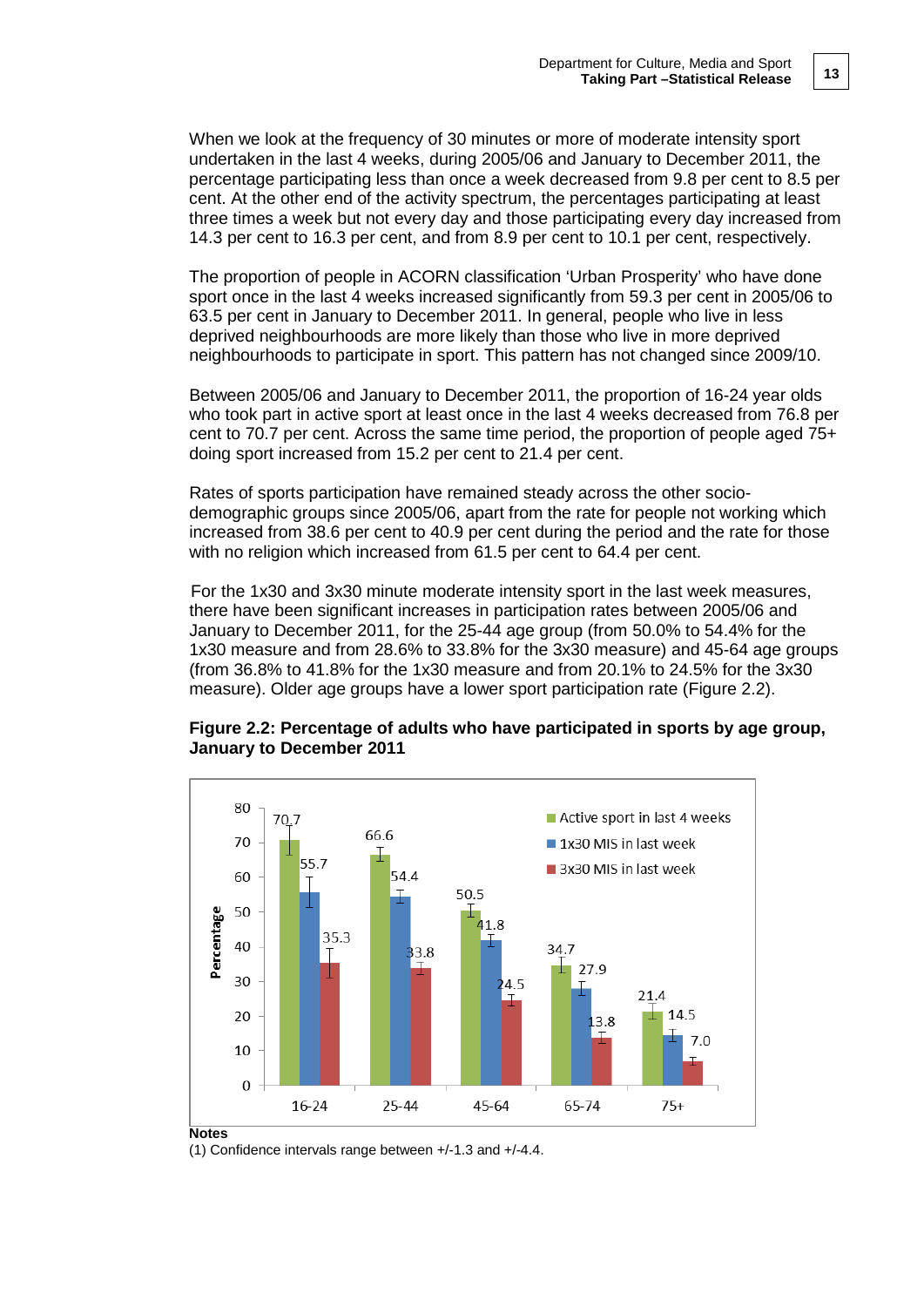During the same period, there was also a significant increase in participation rates in the 1x30 measure for men (from 46.0% to 49.8%), and also significant increases in participation rates in the 3x30 measure for men (from 26.8% to 30.9%) and women (from 19.7% to 22.1%).

### **Digital engagement**

37.5 per cent of adults had visited sports websites in the last 12 months, which is significantly higher than 26.1 per cent of adults in 2005/06. The proportion of adults visiting a sports website in 2011 is the highest level reported since 2005/06.

Further detail on this section can be found in the accompanying spreadsheets to this release available at: [http://www.dcms.gov.uk/publications/8938.aspx](http://www.dcms.gov.uk/publications/8734.aspx)

## **Cycling and swimming proficiency**

- In 2011, 82.1 per cent of adults stated that they could swim and 86.0 per cent stated that they could cycle.
- Despite swimming being among the most popular sports for women, a higher proportion of men (86.6%) say that they can swim compared to women (77.8%). Also a higher proportion of men to women say that they can cycle (92.7% compared with 79.5%).
- A higher proportion of people from white backgrounds say that they can swim than BME groups (84.2% compared with 66.9%) and say they can cycle (87.4% compared with 75.6%).
- Like sports participation generally, swimming and cycling proficiency is also linked with the type of area people live in, with a higher proportion of people who live in the least deprived neighbourhoods saying that they can swim and cycle. It is also linked with age, with percentage of adults saying they can swim or cycle decreasing with age.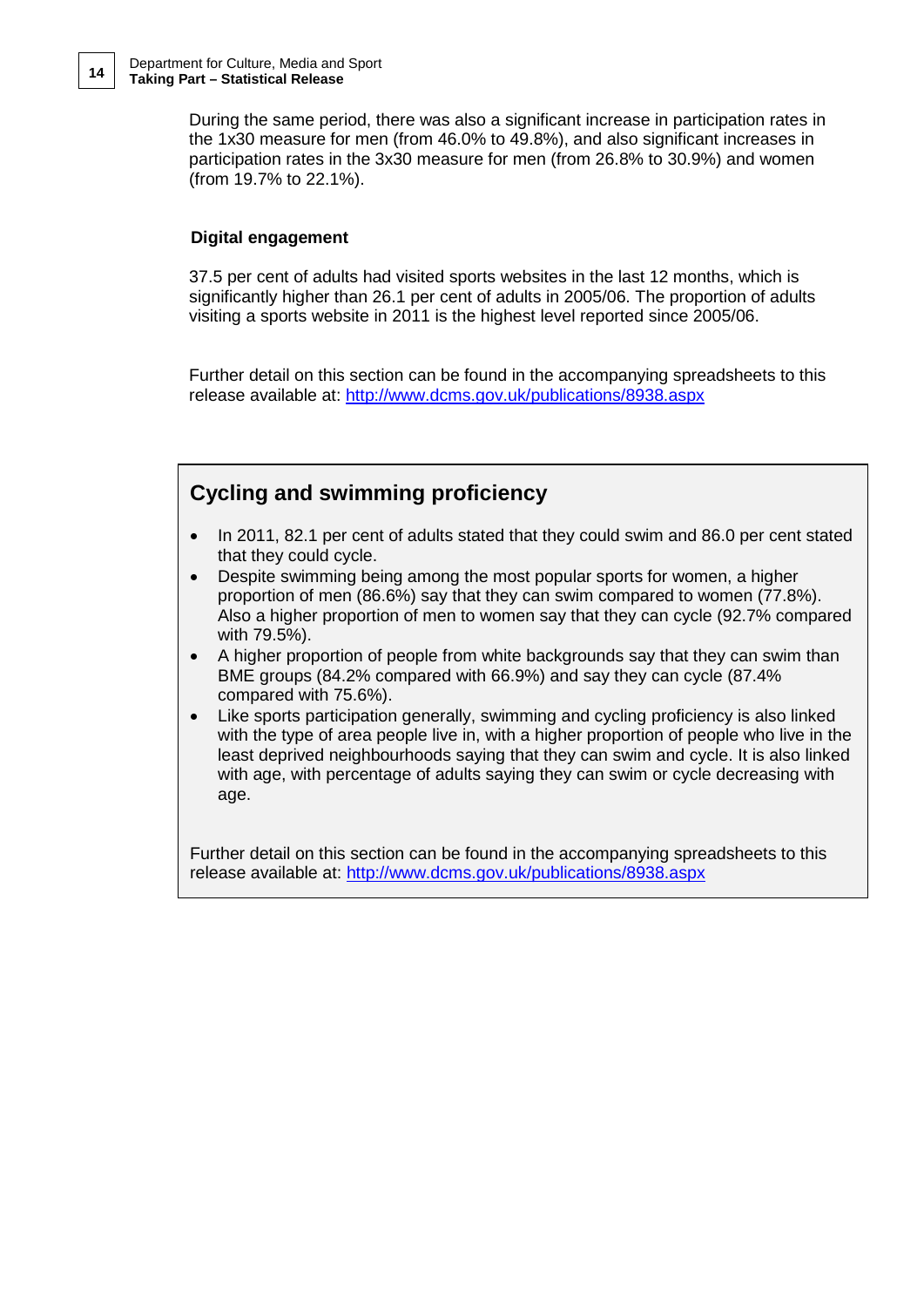# Chapter 3: Heritage

The survey measures adult participation in heritage by attendance at a heritage site in the 12 months prior to interview and the frequency with which they attend these types of sites. Details on the ways that people digitally engage with heritage are also given.

### **Key findings**

- In January to December 2011, 73.3 per cent of adults report having visited a heritage site in the last year. This is the highest proportion of adults visiting since the survey began in 2005/06.
- 30.2 per cent of adults report visiting a heritage site at least three or four times a year, a significant increase since 2005/06.
- There have been increases since 2005/6 in the proportion of people who have visited a heritage site over the past year across all socio-demographic groups – most of these increases have been significant.

### **Heritage attendance**

The latest results show 73.3 per cent of adults reported visiting a heritage site in the last 12 months. This compares with a figure of 70.7 per cent in 2010/11 and 69.9 per cent in 2005/06.

Looking at adults by how often they visit heritage sites, the group which has had the largest significant increase is

• Adults who visit a heritage site at least three or four times a year (30.2% an increase of 3.6 percentage points from 2005/06).

The top four socio-demographic groups which experienced significant increases between 2005/06 and January to December 2011 are:

- Social rented sector (an increase of 7.5 percentage points to 53.9%)
- Black or ethnic minority (an increase of 7.5 percentage points to 58.1%)
- Aged 75+ (an increase of 5.4 percentage points to 57.5%)
- Aged 25-44 (an increase of 4.7 percentage points to 77.5%)

Figure 3.1 shows the proportion of adults attending heritage sites over time by region.

Between 2005/06 and January to December 2011, heritage attendance increased significantly in four of the nine English regions (see figure 3.1).

- North East (from 69.1% to 75.4%)
- Yorkshire and Humberside (from 68.3% to 74.9%)
- East of England (from 72.5% to 78.0%)
- London (from 63.6% to 67.6%)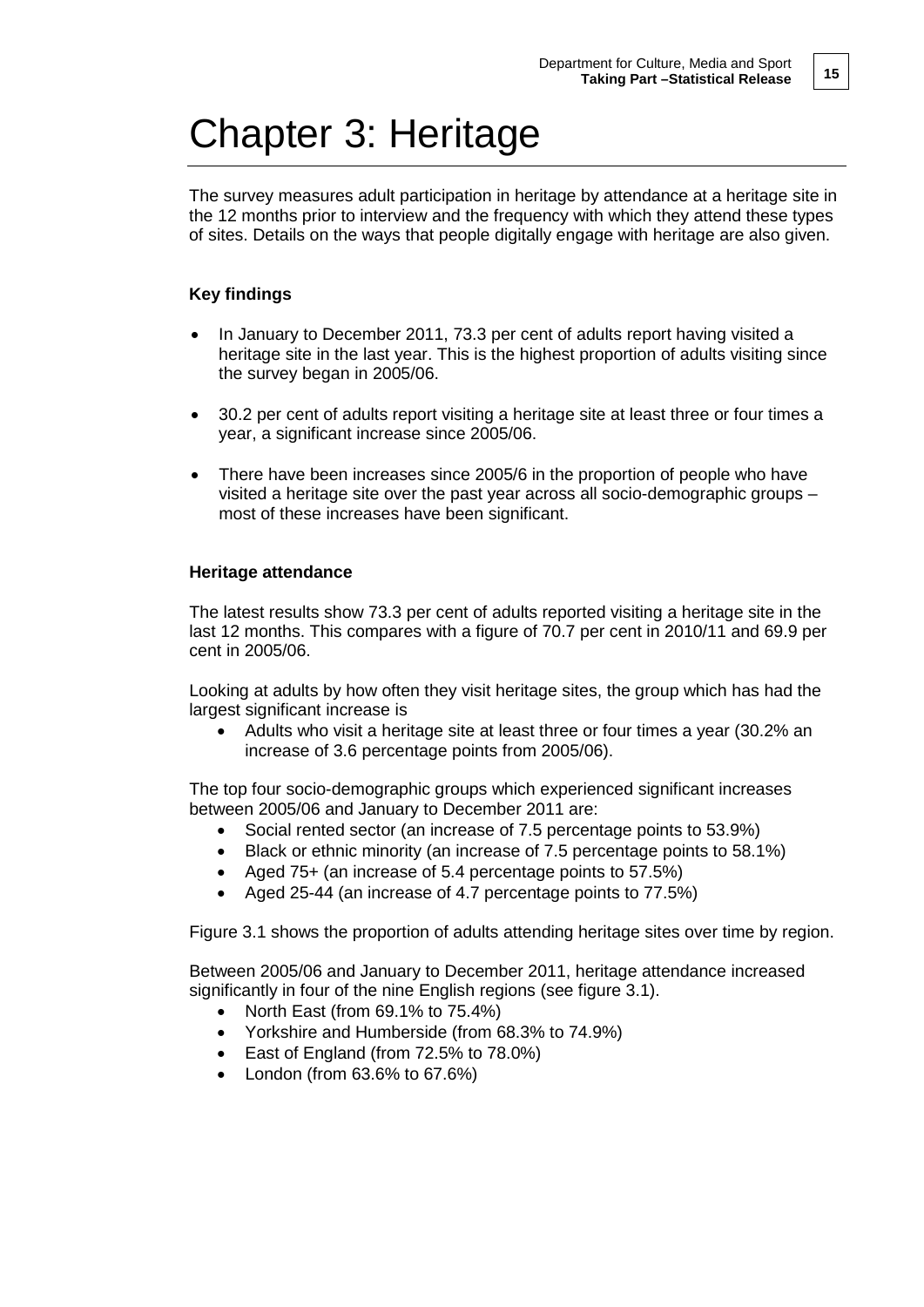

### **Figure 3.1: Proportion who have visited a heritage site in the last year, 2005/06 to January to December 2011**

#### **Notes**

- (1) Percentages shown on map are January to December 2011
- (2) Confidence intervals range between +/-2.8 and +/-4.0 in 2011/12 Q3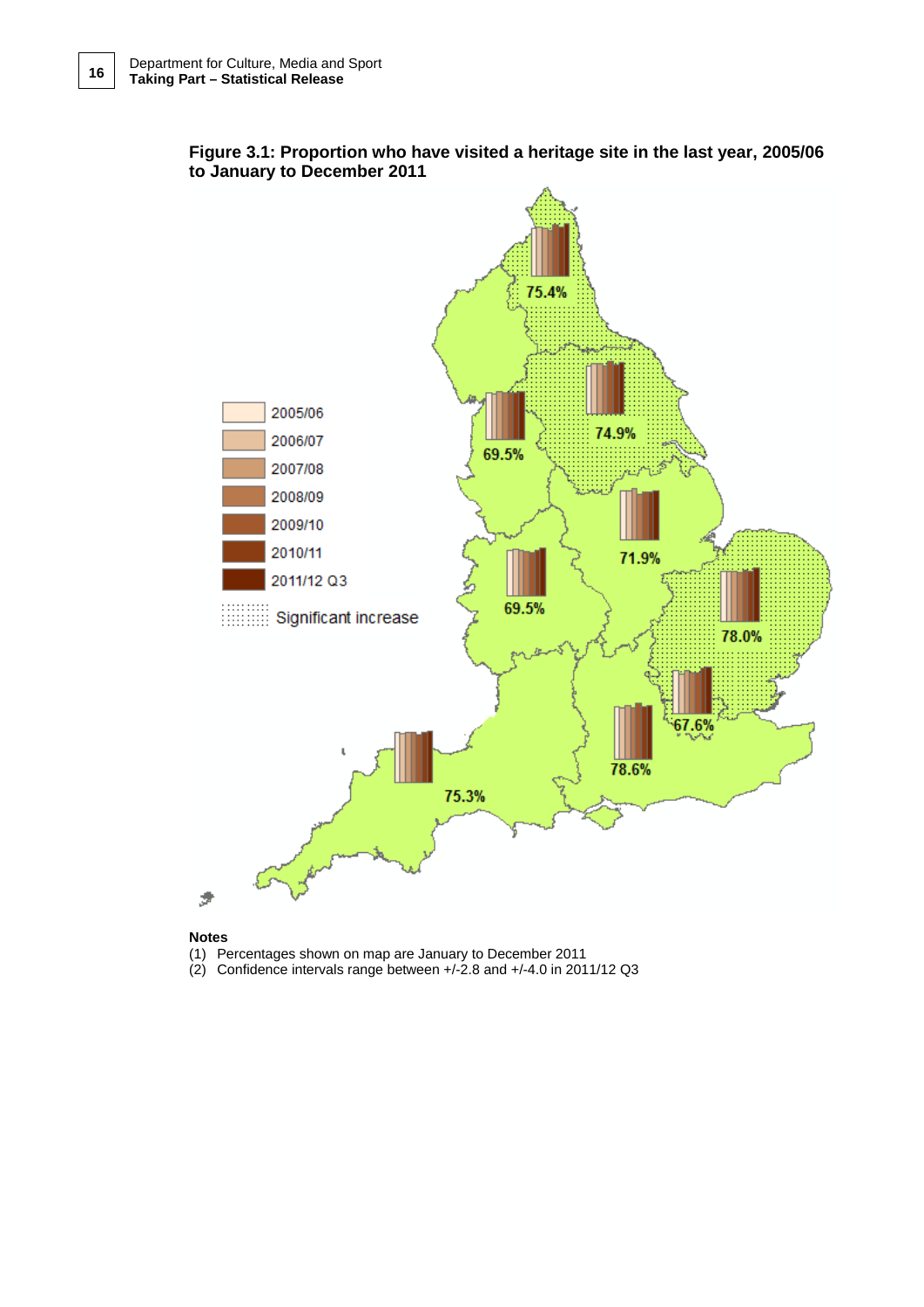### **Digital engagement**

Since 2005/06, the proportion of people visiting heritage websites significantly increased from 18.3 per cent to 27.8 per cent.

The Taking Part Survey added new questions on heritage websites from July 2011. From July to December 2011, of people who visited a heritage website:

- Over half used it to plan how to get to the historic site.
- Half used it to learn about history or the historic environment,
- Just under a quarter used it to buy tickets to visit a historic site.
- Less than 2 per cent of adults, who visited a heritage website, used it to discuss history or visits to the historic environment on a forum.
- 21.7 per cent of adults had visited a heritage website to take a virtual tour of a historical site<sup>[1](#page-16-0)</sup>.

<span id="page-16-0"></span> $1$  In July 2011, this statement became part of a response list. From July 2005 - June 2011, it was asked as a single question. For this reason, this estimate cannot be compared with previous year's estimates.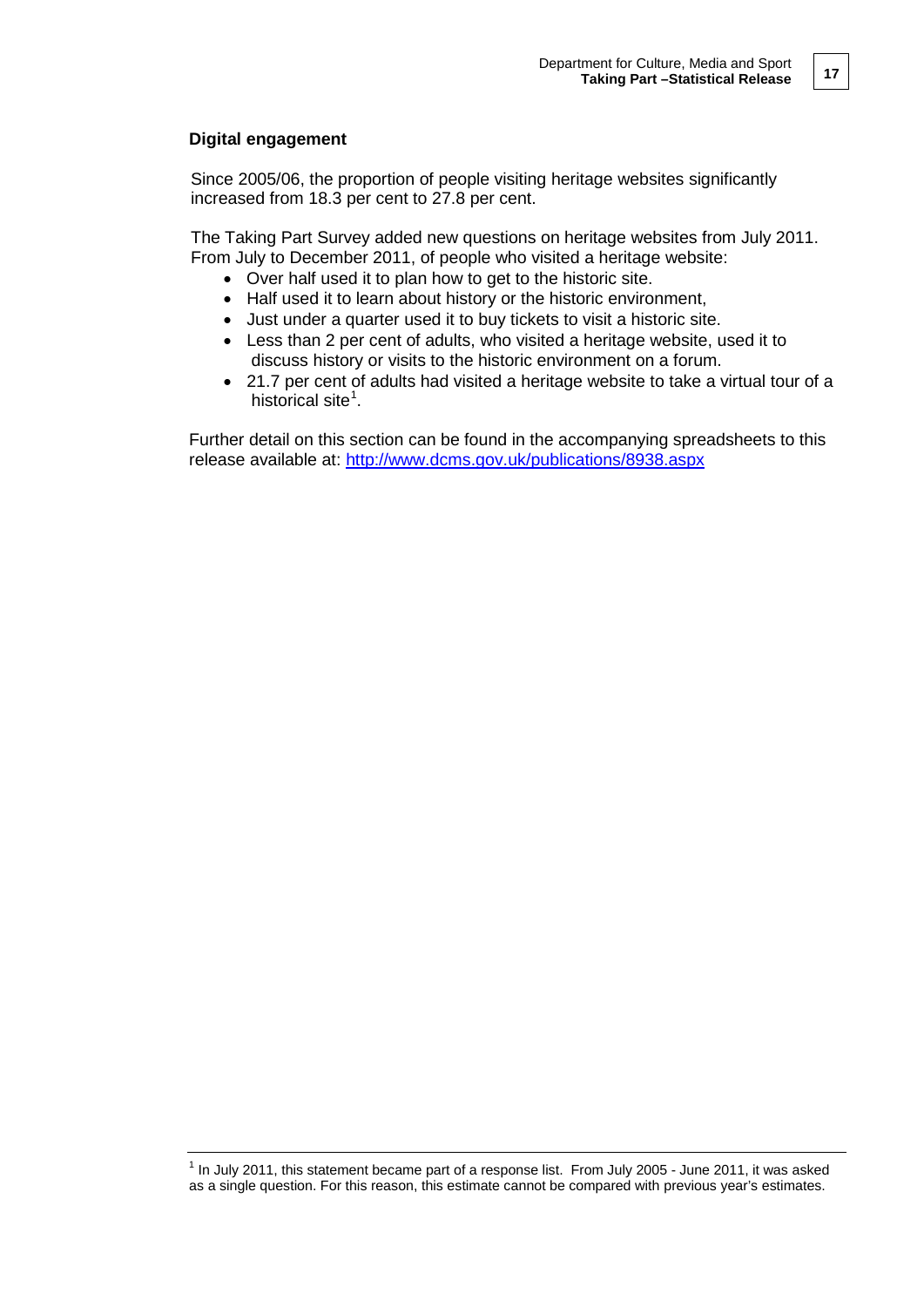# Chapter 4: Museums and galleries

This chapter examines museums and galleries attendance in the last 12 months, by a range of area-level and socio-demographic breakdowns. Details on the ways that people digitally engage with museums and galleries are also given.

### **Key findings**

- Between 2005/06 and January to December 2011, the proportion of people visiting a museum or gallery in the last year significantly increased (from 42.3% to 47.9%). This has not been higher in any year since 2005/06.
- In January to December 2011, 28.5 per cent of adults visited 1-2 times a year, 15.5 per cent did so 3-4 times a year, 3.4 per cent at least once a month and over half a per cent went at least once a week.
- In January to December 2011, 54.1 per cent of adults aged 25-44 visited a museum or gallery in the last year, compared with 28.9 per cent of 75+ year olds.

### **Overall attendance at museums and galleries**

In January to December 2011, 47.9 per cent of adults visited a museum or gallery, an increase from 2005/06 (42.3%). This is the highest proportion recorded in any given year, as shown in Figure 4.1

### **Figure 4.1: Proportion who have visited a museum or gallery in the last year, 2005/06 to January to December 2011**



(1) Confidence intervals range between +/-0.7 and +/-1.9 from 2005/06 onwards.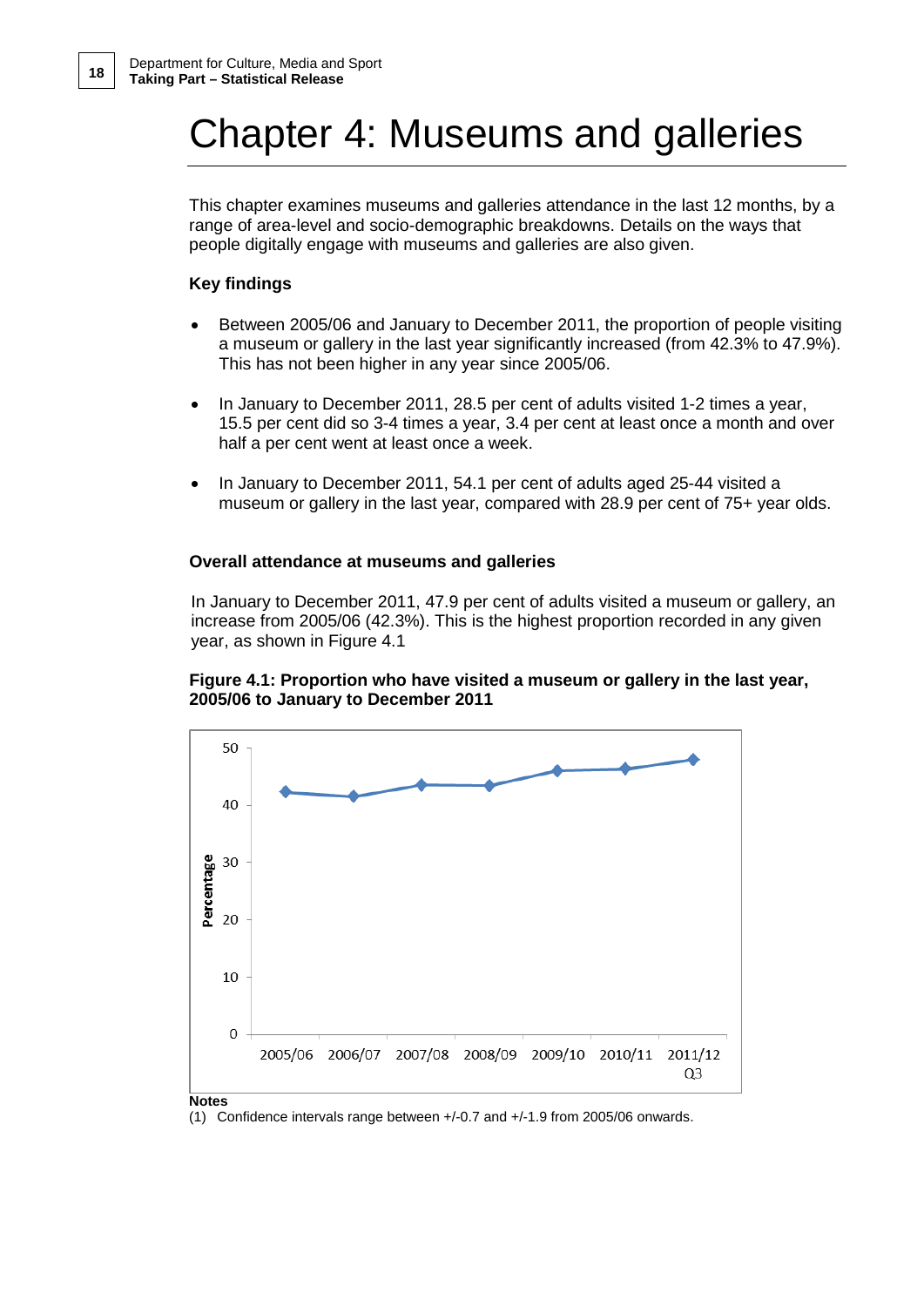The vast majority of visits were made in people's own free time (97.8%), with a small percentage attending for paid work and for academic study (2.6% and 2.3%  $respectively<sup>2</sup>).$  $respectively<sup>2</sup>).$  $respectively<sup>2</sup>).$ 

While people who live in rural areas are just as likely as people in urban areas to have visited a museum or gallery in the last year, there are variations by region.

In January to December 2011, Londoners (54.7%) had the highest levels of attendance, while those in the East Midlands (41.2%) had the lowest levels of attendance. Since 2005/06, the proportion of people visiting museums or galleries increased significantly in all regions except for East Midlands and the South West.

The most recent period shows a significant increase in the proportion of black and minority ethnic (BME) groups visiting a museum or gallery in the last year from 35.4 per cent (in 2005/06) to 42.5 per cent. However this level is significantly lower than the percentage of white adults visiting (48.6%).

People in the higher ACORN groups such as Wealthy Achievers (54.8%) and Urban Prosperity (64.8%) had higher attendance rates than the Hard-pressed (33.2%) (Figure 4.2).





#### (1) Confidence intervals range between +/-2.2 and +/-3.4

Over half (57.4%) of adults in the upper socio-economic group visited a museum or gallery compared to 34.3 per cent in the lower group. Over half of working adults had attended (53.4%) compared to 40.3 per cent of adults not working.

<span id="page-18-0"></span> $2$  Percentages will not total to 100% as some people may have visited a museum or gallery for more than one reason.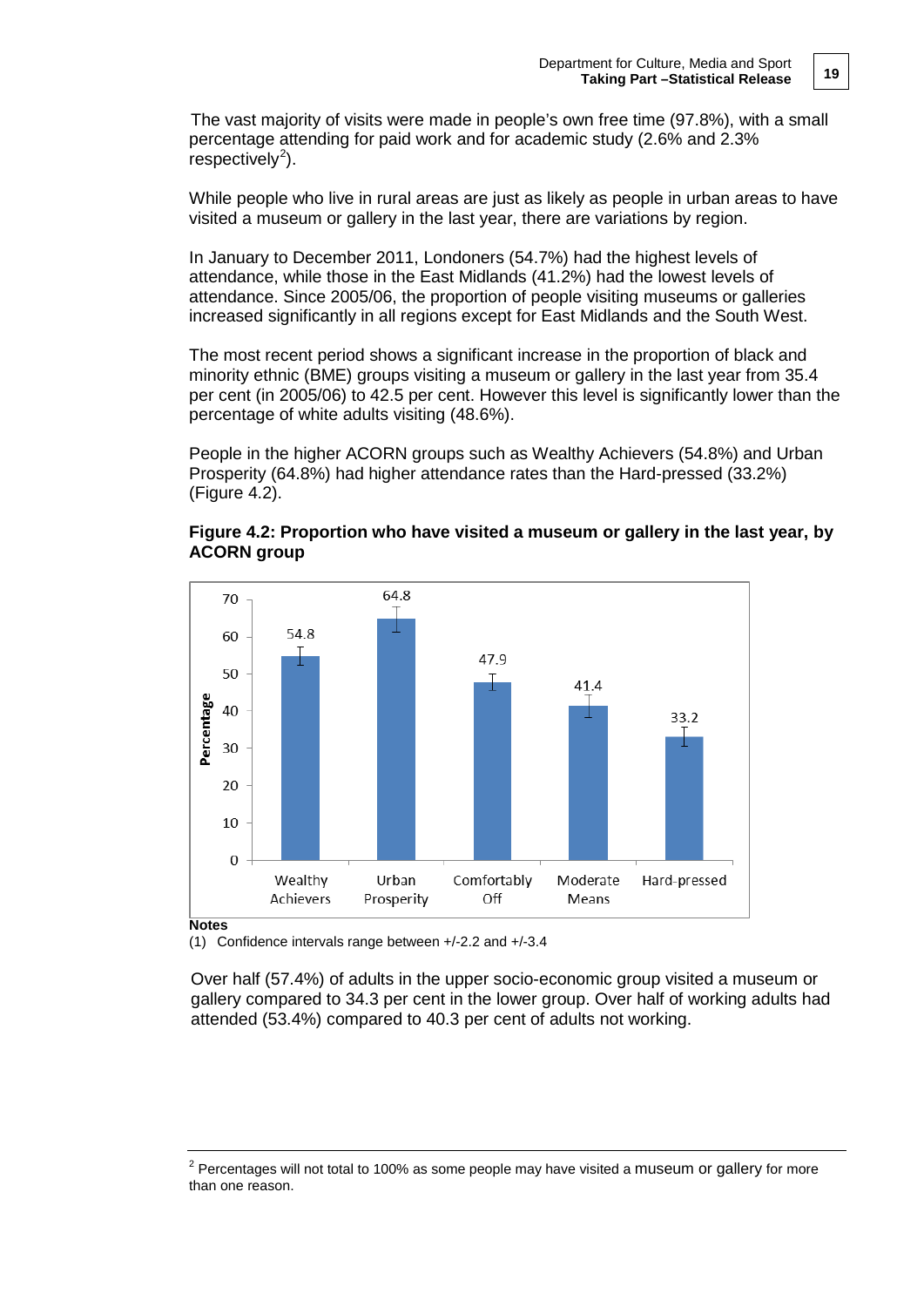#### **Digital engagement**

In 2011, 26.1 per cent of adults had visited a museum or gallery website, an increase from 15.8 per cent in 2005/06.

Between 2005/06 and 2011/12 Q3, of those who had visited a museum or gallery website, there was an increase in the proportions of people visiting a museum or gallery website to find out about or order tickets for an exhibition or event (from 47.9% to 56.5%).There was a significant decrease in the proportion of adults who had visited a museum or gallery website, to look at items from a collection (from 33.7% to 20.9%). Meanwhile the proportion visiting to find out about a particular subject remained steady over the last couple of years (49.1% in the latest period).

The Taking Part Survey added new questions on museum or gallery websites from July 2011. In this period, of those who had visited a museum or gallery website, 15.5 per cent of adults had taken a virtual tour of a museum or gallery and 12.3 per cent had viewed or downloaded an event or exhibition.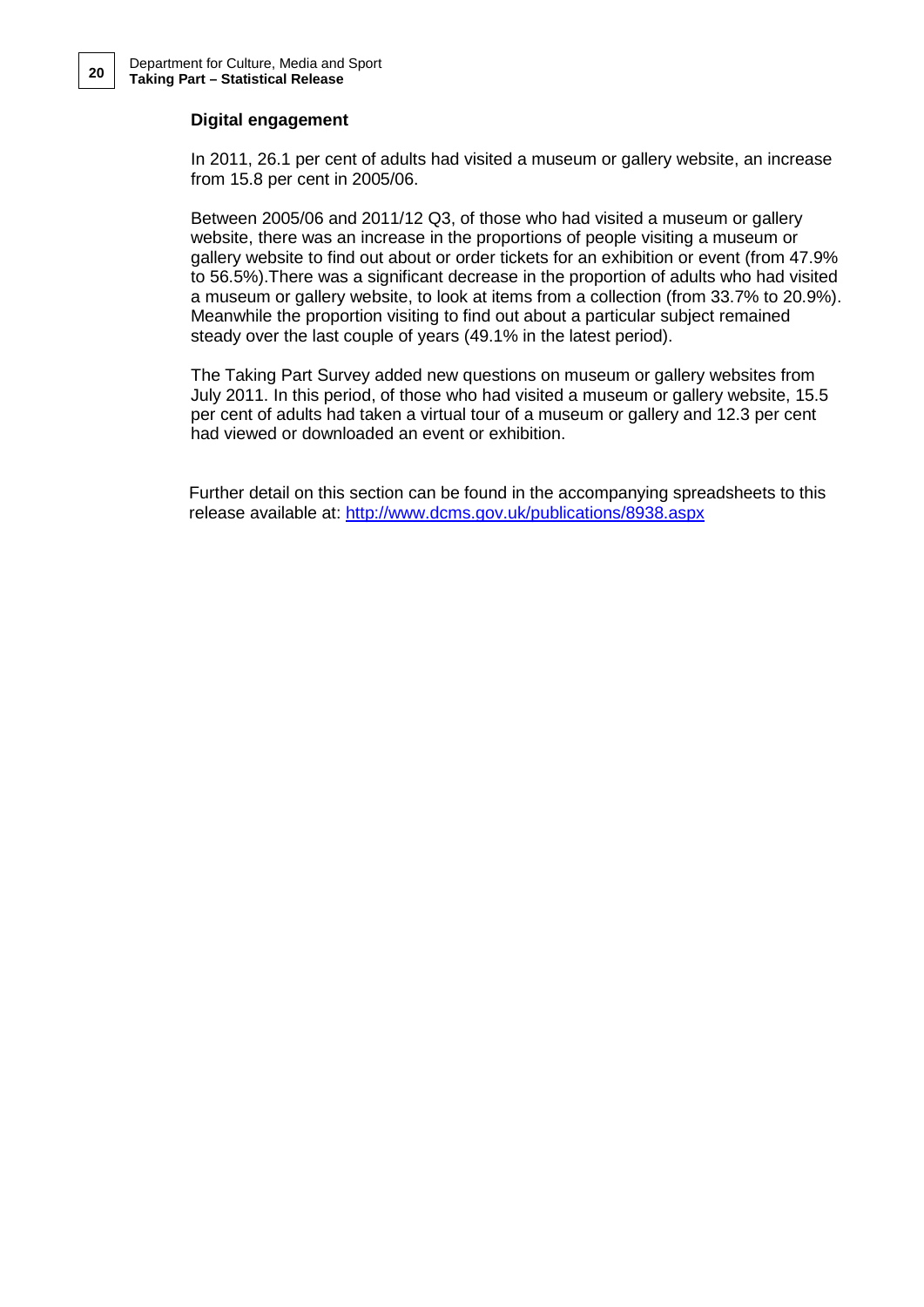# Chapter 5: Libraries

This chapter examines library participation as measured by attendance in the last 12 months, by a range of area-level and socio-demographic breakdowns. Details on the ways that people digitally engage with library services are also given.

### **Key findings**

- In 2011, 39.2 per cent of adults had used a library in the last 12 months, a significant decrease from 48.2 per cent in 2005/06, but showing no further change from 2009/10.
- Since 2005/06, the proportion of people using a public library declined in all regions.

### **Library attendance**

In January to December 2011, 39.2 per cent of adults reported using a library service in the last 12 months, a significant decrease from 48.2 per cent in 2005/06, and no change from 2009/10 (Figure 5.1).





#### (1) Confidence intervals range between +/-0.7 and +/-2.5 from 2005/06 onwards.

Between 2005/06 and 2011, the proportion of people using a public library declined in all regions. During that time period, the decline in library usage has been across all socio-demographic groups, except for adults aged 75 years or older. 39.6 per cent of adults aged 75 years or older attended a library in the last 12 months, which is the highest proportion reported since 2005/06 (42.3%).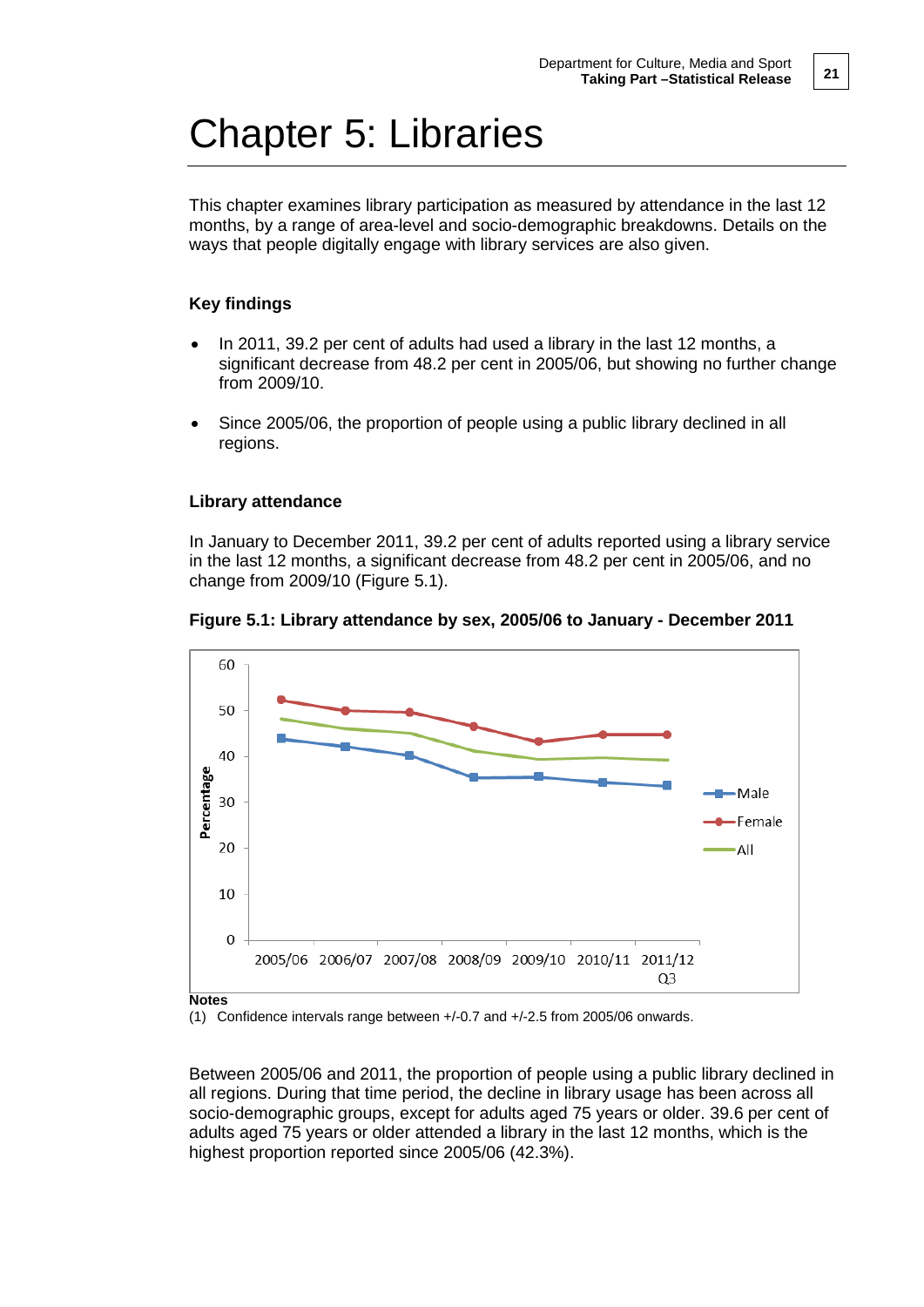In 2011, the following patterns of library attendance were observed:

- Women (44.7%) have a higher rate of library attendance than men (33.5%).
- Adults in upper socio-economic groups (42.9%) have a higher rate of library attendance than people in lower socio-economic groups (34.0%).
- Adults who are not working (42.4%) have higher rates of library attendance than those who are working (37.0%).
- Adults from a white background (38.1%) have lower rates of library attendance than black or minority ethnic (BME) groups (48.1%).

The same patterns have been consistent since 2005/06; however the library attendance rates were higher for each category in 2005/06.

### **Digital engagement**

In 2011, 16.4 per cent of adults had visited a library website in the last 12 months, a significant increase from 8.9 per cent in 2005/06. Of those who had visited a library website, 77.1 per cent had searched and viewed online information or made an enquiry. 36.7 per cent had completed a transaction, e.g. reserve or renew items or pay a fine; a significant increase from 28.1 per cent in 2006/07.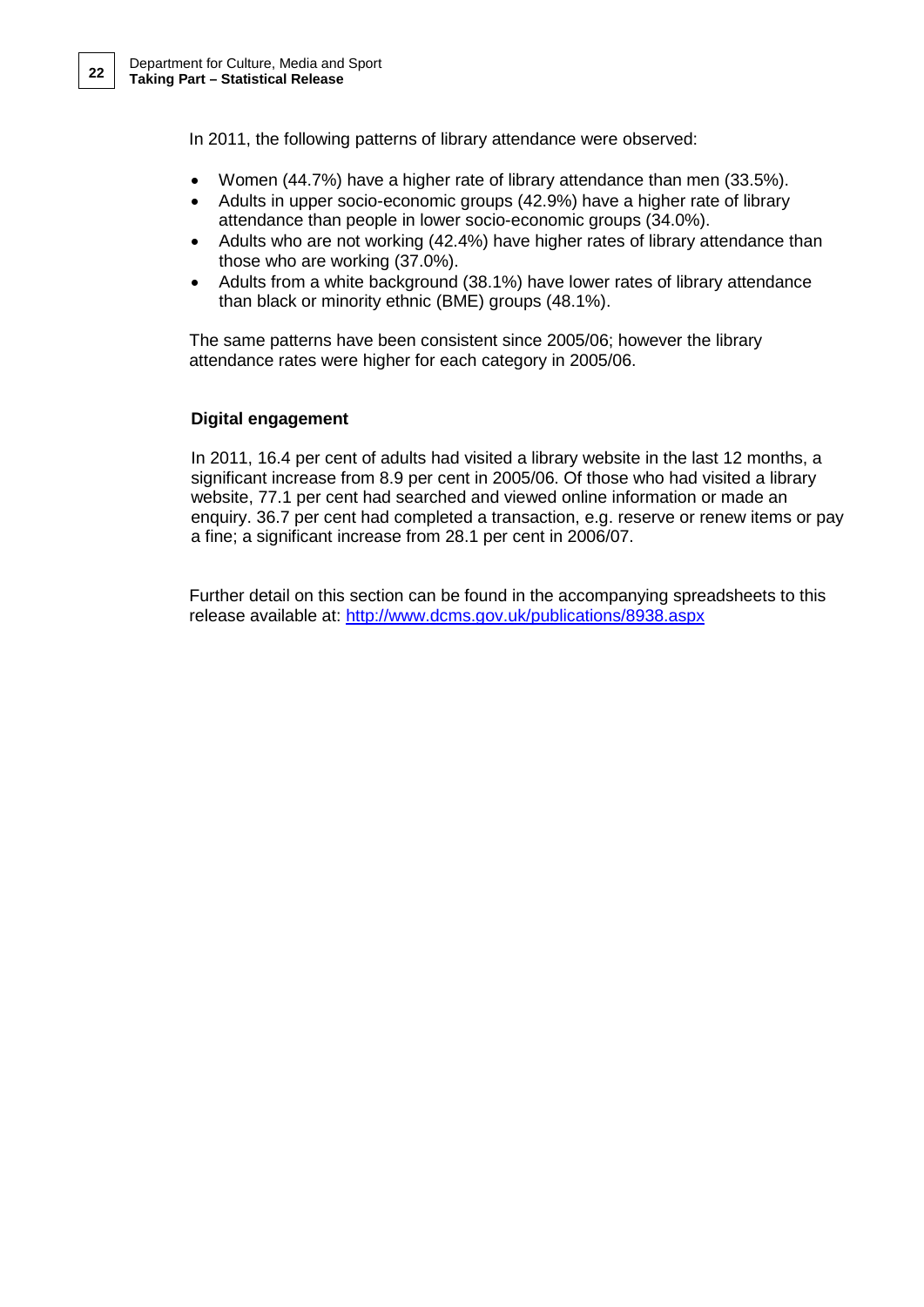# Chapter 6: Arts

Taking Part asks respondents whether they have participated in a given range of arts activities or attended a range of activities. These two forms of activity are combined to provide the overall measure of arts engagement. Details on the ways that people digitally engage with the arts are also given.

### **Key findings**

- In 2011, 77.7 per cent of adults had engaged in the arts in the last year, which is the first significant increase reported since 2005/06 (76.3%).
- Arts engagement increased between 2009/10 and 2011 for the most deprived decile group, from 59.9 per cent to 67.8 per cent.
- Arts engagement increased to highest recorded levels for people living in urban areas, reaching 77.0 per cent in 2011. This is a significant increase from 74.9 per cent in 2005/06.
- Adults aged 65-74 and 75+ have seen a significant increase in engagement since 2005/06 (from 70.7% to 74.8% for 65-74 year olds and from 57.7% to 62.7% for aged 75 and over). However, adults aged 75 and over still have significantly lower arts engagement rates compared to other age groups.

### **Arts engagement**

The latest results show 77.7 per cent of adults had engaged in the arts in the last year, which is the first significant increase reported since 2005/06 (76.3%). Women (80.2%) had higher arts engagement rates than men (75.1%) but neither were significantly higher than rates in 2005/06 (Figure 6.1).



**Figure 6.1: Arts engagement, by sex, 2005/06 to January - December 2011**

(1) Confidence intervals range between +/-0.7 and +/-3.1 from 2005/06 onwards.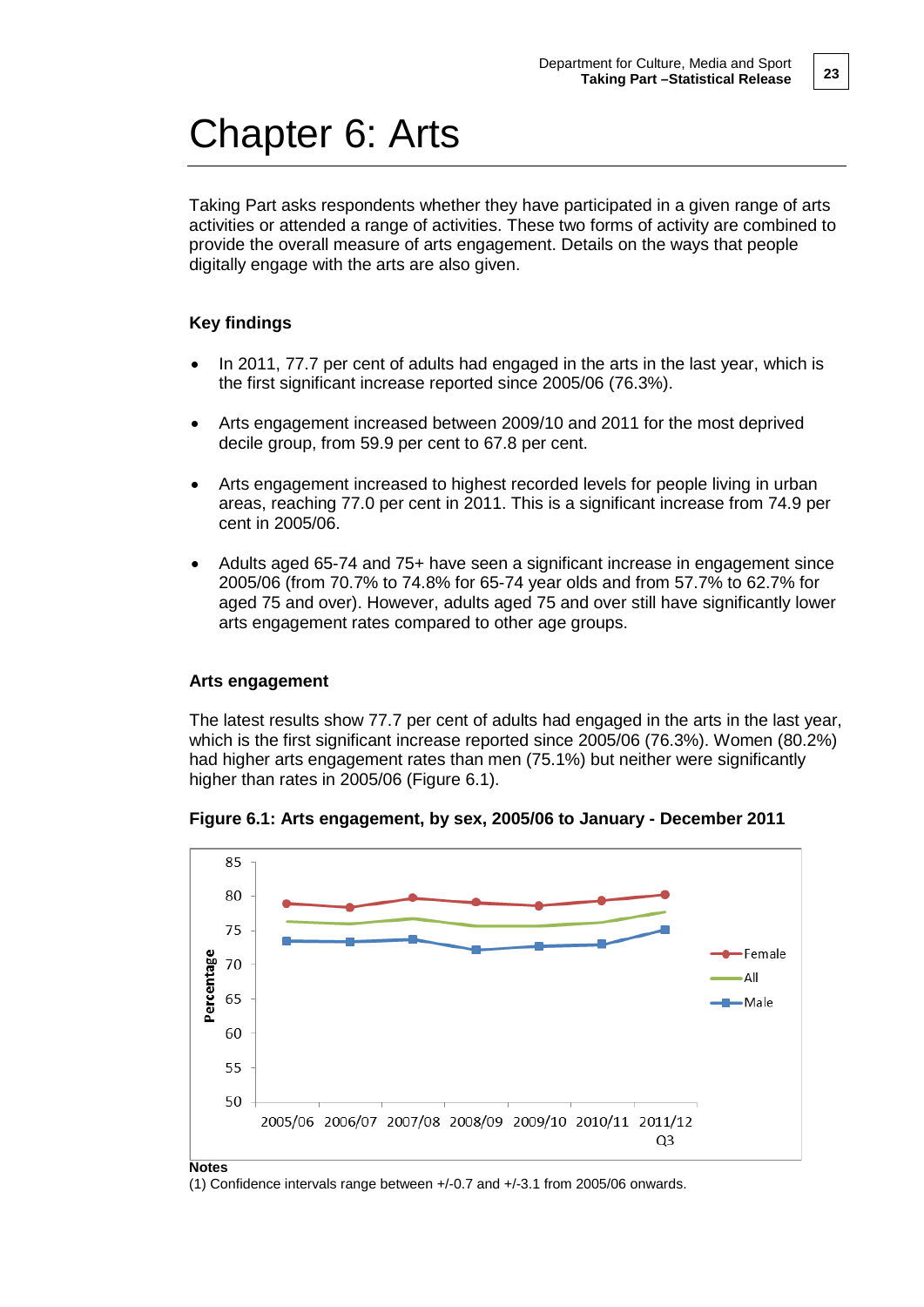In 2011, 63.0 per cent of adults had engaged with the arts three or more times in the last 12 months, unchanged from 2005/06. 8.3 per cent of adults had engaged once in the last 12 months, a significant increase from 7.2 per cent in 2005/06.

There were significant increases in adults engaging in art in the North West (from 71.5% to 75.3%) and in Yorkshire and Humberside (from 71.8% to 76.3%) since 2005/06. There were also increases in arts engagement for adults living in urban areas (from 74.9% to 77.0%) during that period.

In 2011, the following patterns of arts engagement were observed:

- Arts engagement tends to be higher among people who live in less deprived neighbourhoods. Since 2009/10, levels of engagement have remained level in each Index of Multiple Deprivation decile group, except for the most deprived, where engagement has increased from 59.9 per cent to 67.8 per cent.
- People aged 75 and over have significantly lower arts engagement rates (61.1%) than the other age groups. Although the 65-74 and 75+ age groups have seen a significant increase in engagement since 2005/06 (from 70.7% to 74.8% for 65-74 year olds, from 57.7% to 62.7% for age 75 and over), engagement rates for other age groups have remained steady during that period.
- Arts engagement is higher among white people (78.7%) than black and minority ethnic (BME) groups (70.0%).
- People with no long-standing illness or disability had a higher arts engagement rate (80.1%) than people with a long-standing illness or disability (71.7%).

These patterns are consistent with previous years.

### **Digital engagement**

In 2011, 35.8 per cent of adults had visited a theatre or concert website, a significant increase from 30.5 per cent in 2005/06. Of those who had visited a theatre or concert website, 60.9 per cent of people had bought tickets for an arts performance or exhibition, a significant increase from 43.2 per cent in 2006/07.

The Taking Part Survey added new questions about arts websites from July 2011. Between July and December 2011, of those who had visited an arts website, the most popular reason was to find out more about an artist, performer or event (72.9%), followed by viewing or downloading part or all of a performance or exhibition (21.3%). 8.7% of adults visited an arts website to find out how to take part or improve their creative skills.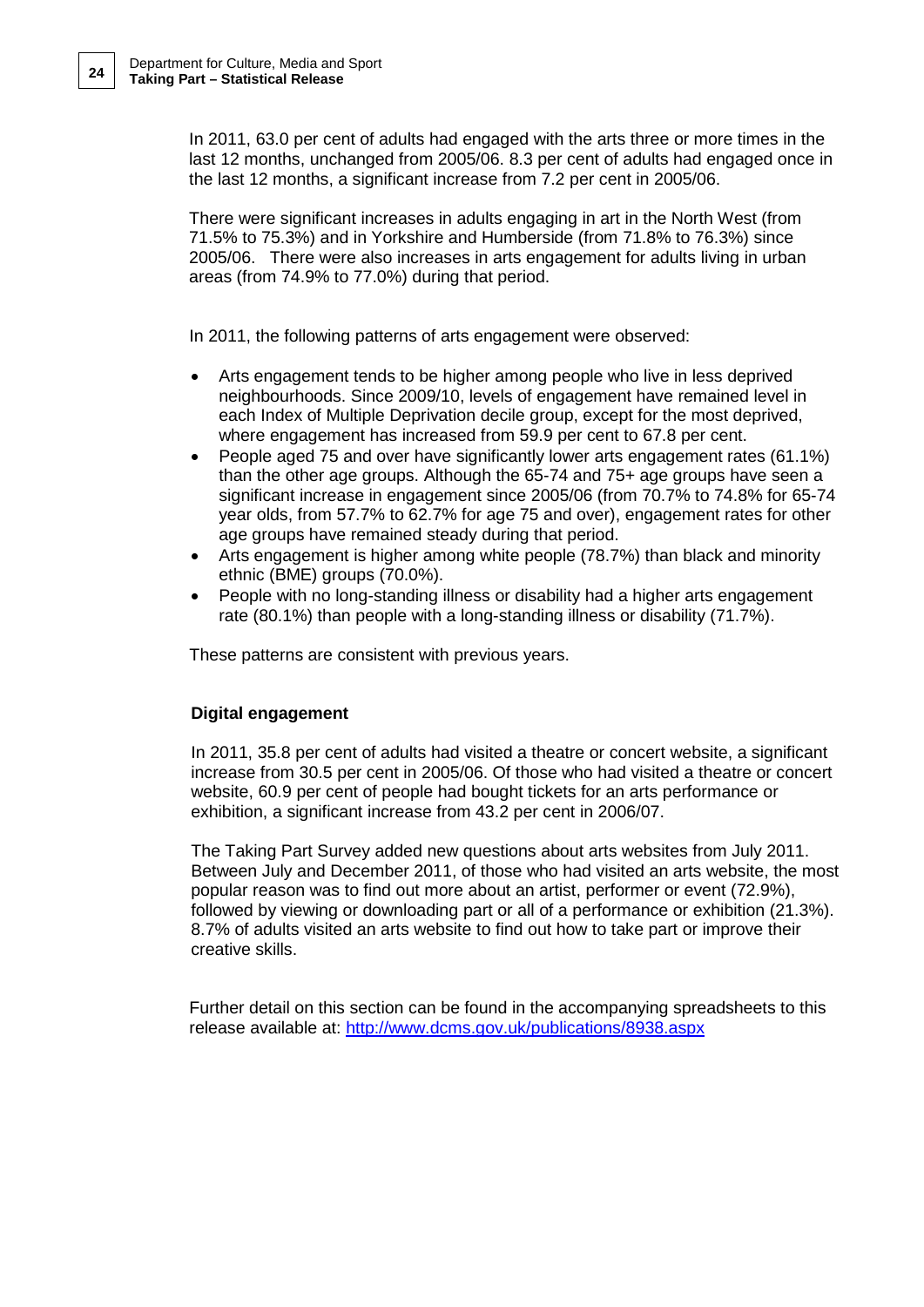# Chapter 7: Archives

This chapter examines attendance at an archive in the last year, by a range of arealevel and socio-demographic breakdowns. Details on the ways that people digitally engage with archives are also given.

### **Key findings**

- In 2011, the proportion of adults visiting an archive (in their own time and voluntary) in the last year remained steady at 3.7 per cent from the 2008/09 level.
- In the last year, just under half of adults who did visit an archive, did so just once in the last 12 months.
- 6.5 per cent of adults aged 65-74 visited an archive, compared to just 1.5 per cent of 16-24 year olds.

### **Overall participation in archives**

In this latest period, 3.7 per cent of adults had visited an archive in the last year in their own time or as part of voluntary work. This is significantly lower than 2005/06 (5.9%). Including paid work visits and academic study visits, this increases to 4.7 per cent of all adults. The trend over time is shown in Figure 7.1 below.

#### **Figure 7.1: Percentage of adults visiting an archive or records office, 2005/06 to January - December 2011**



#### **Notes**

(1) Confidence intervals range between +/-0.3 and +/-0.8 from 2005/06 onwards.

(2) Some archive questions were not asked prior to the 2008/09 survey.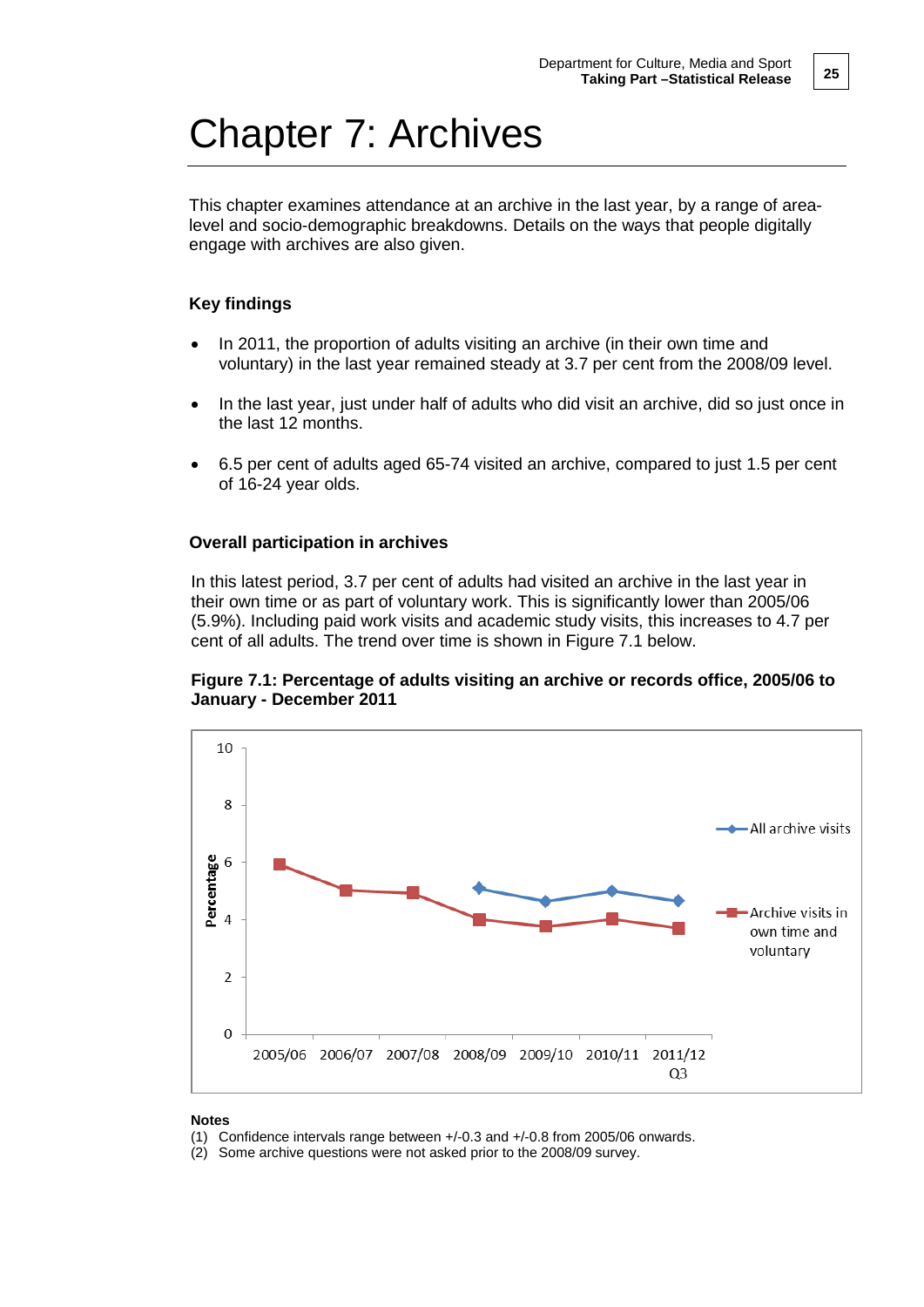There were significant decreases in archive attendance rates since 2005/06 in all regions apart from in the East Midlands, East of England and the South West where rates have remained steady. The region with the lowest archive attendance rate in 2011 was the North East, with just 2.5 per cent of adults attending in the last year.

There is little variation between different demographic groups (apart from age), but adults from upper socio-economic groups had a significantly higher attendance rate (4.9%) than those in lower socio-economic groups (2.5%).

Over three quarters of all archive visits (77.3%) were in their own time, followed by 15.8 per cent visiting for paid work, and 7.5 per cent for academic study<sup>[3](#page-25-0)</sup>.

### **Digital engagement**

A higher proportion of adults visited an archive or records office online than in person. In 2011, 11.4 per cent of adults had visited an archive or records office website in the last 12 months, a significant increase from 9.7 per cent in 2005/06. Of those who had visited an archive or records office website, 61.6 per cent had done so to view digitised documents; around a third of adults had searched a catalogue, and 19.4 per cent had completed a transaction.

<span id="page-25-0"></span><sup>&</sup>lt;sup>3</sup> Percentages will not total to 100% as some people may have visited an archive for more than one reason.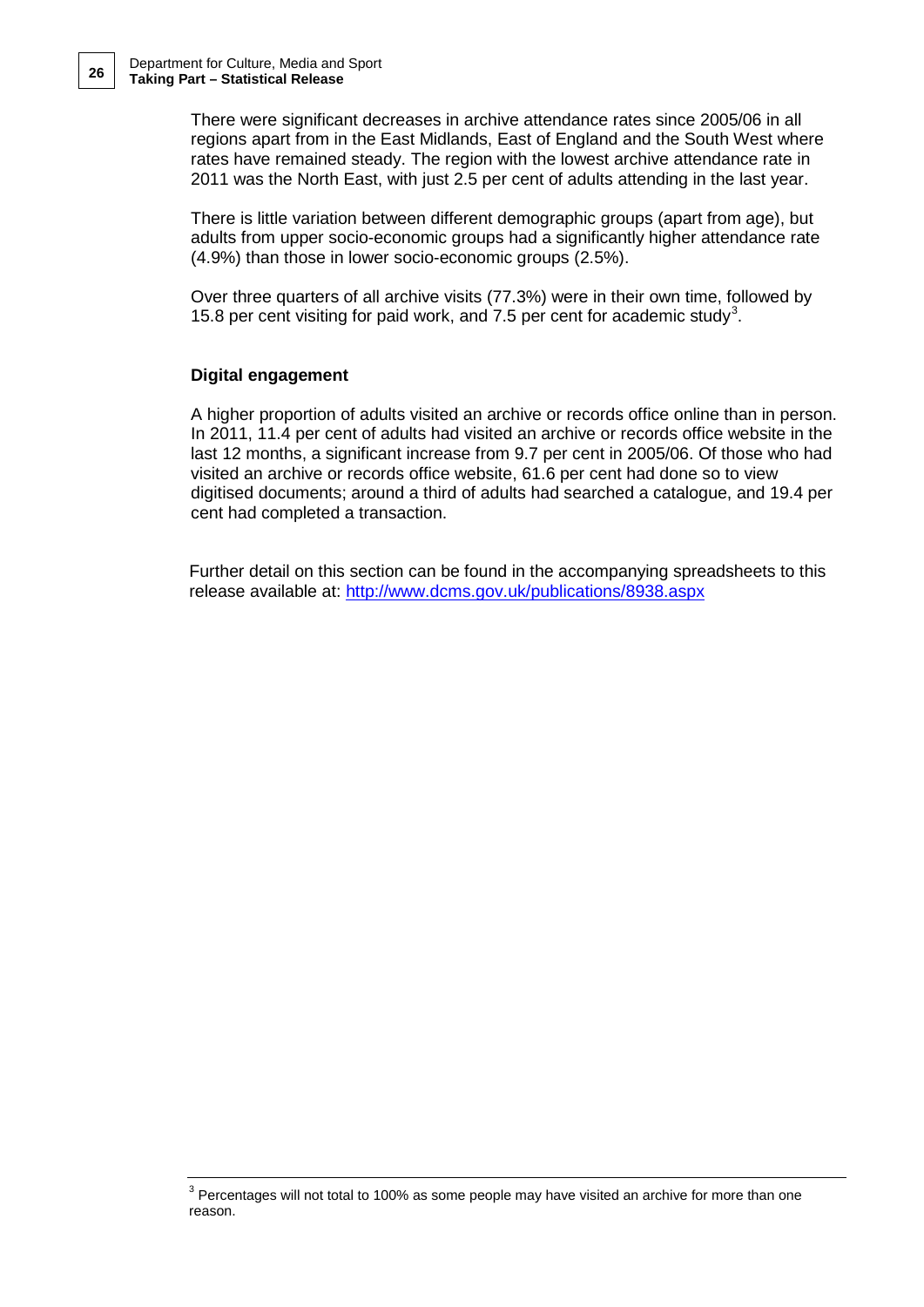# Chapter 8: Big Society

Taking Part asks whether respondents have done any volunteering work in the last 12 months and whether this relates to any of the DCMS sectors. It also includes a range of questions on social capital and cohesion. Recently added questions ask about charitable donations and whether these relate to DCMS sectors.

### **Key findings**

- In January to December 2011, the proportion of adults volunteering in the last 12 months remained at 23.7 per cent. 7.3 per cent of all adults had volunteered in any DCMS sector. Of those who volunteered, 8.4 per cent had done so in the arts sector which is a significant increase from 2005/06 (6.3 per cent).
- There was a significant increase in the proportion of black and ethnic minority (BME) groups who had volunteered in the last 12 months compared to 2005/06 (up from 19.6% to 24.9%).
- In 2011 89.2 per cent of adults had donated money (including any donations into a collection box) in the last 12 months. 31.4 per cent of all adults had donated to one of the DCMS sectors.

### **Volunteering**

In 2011/12 Q3, 23.7 per cent of adults reported that they had taken part in voluntary activities in the last 12 months. 7.3 per cent of all adults had volunteered in any DCMS sector. There was a significant increase in the proportion of black and ethnic minority (BME) groups who had volunteered in the last 12 months compared to 2005/06 (up from 19.6% to 24.9%). This time series is shown in Figure 8.1.



**Figure 8.1: Volunteering by ethnicity, 2005/06 to January – December 2011**

(1) Confidence intervals range between +/-0.7 and +/-3.7 from 2005/06 onwards

<sup>(2)</sup> Volunteering question was not asked in 2009/10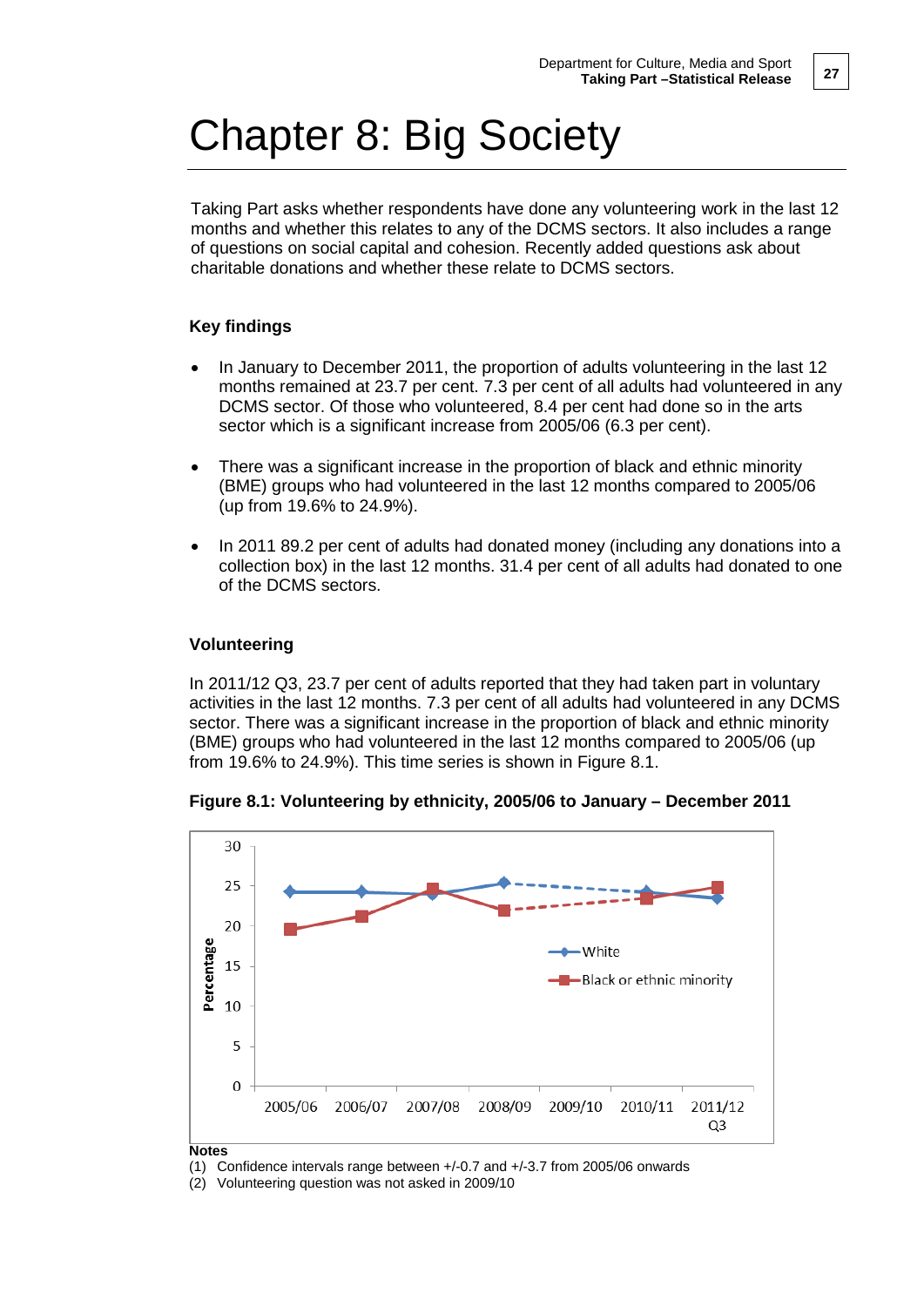There was a significant increase in the percentage of black and ethnic minority (BME) groups volunteering in DCMS sectors from 4.4 per cent in 2005/06 to 6.8 per cent in 2011. This significant increase in BME volunteering rates could be partially explained by the UK winning the bid to host the 2012 Olympics, with 19.5 per cent of BME volunteers saying they were motivated to do more voluntary work as a result of this. There was also a significant increase in the proportion of BME groups volunteering in other sectors (15.6% in 2005/06 to 19.1% in 2011).

In the 12 months to December 2011, there were significant differences in the proportion of males and females who volunteered in heritage, libraries and sport sectors. A significantly higher proportion of males (more than double) volunteered in heritage and sport compared to females. However, 1.6 per cent of females who volunteered did so in libraries, which is significantly higher than the 0.5 per cent of male volunteers in libraries (see Figure 8.2).





(1) Confidence intervals range between +/-0.4 and +/-3.8

Adults who had participated in any DCMS sector had higher volunteering rates, than adults who had not participated, e.g. of adults who had participated in sport, 28.6 per cent of them had volunteered in sport, compared with just 7.5 per cent of those who did not play sports.

The arts sector had the highest average amount of time spent volunteering during the last 4 weeks (nearly 17 hours). On average 9 hours 48 minutes was spent in the last 4 weeks by volunteers in the heritage sector, followed by and 9 hours 36 minutes by volunteers in the sports sector.

### **Charitable giving**

Taking Part asks whether respondents have donated money in the last 12 months and whether this was to any of the DCMS sectors.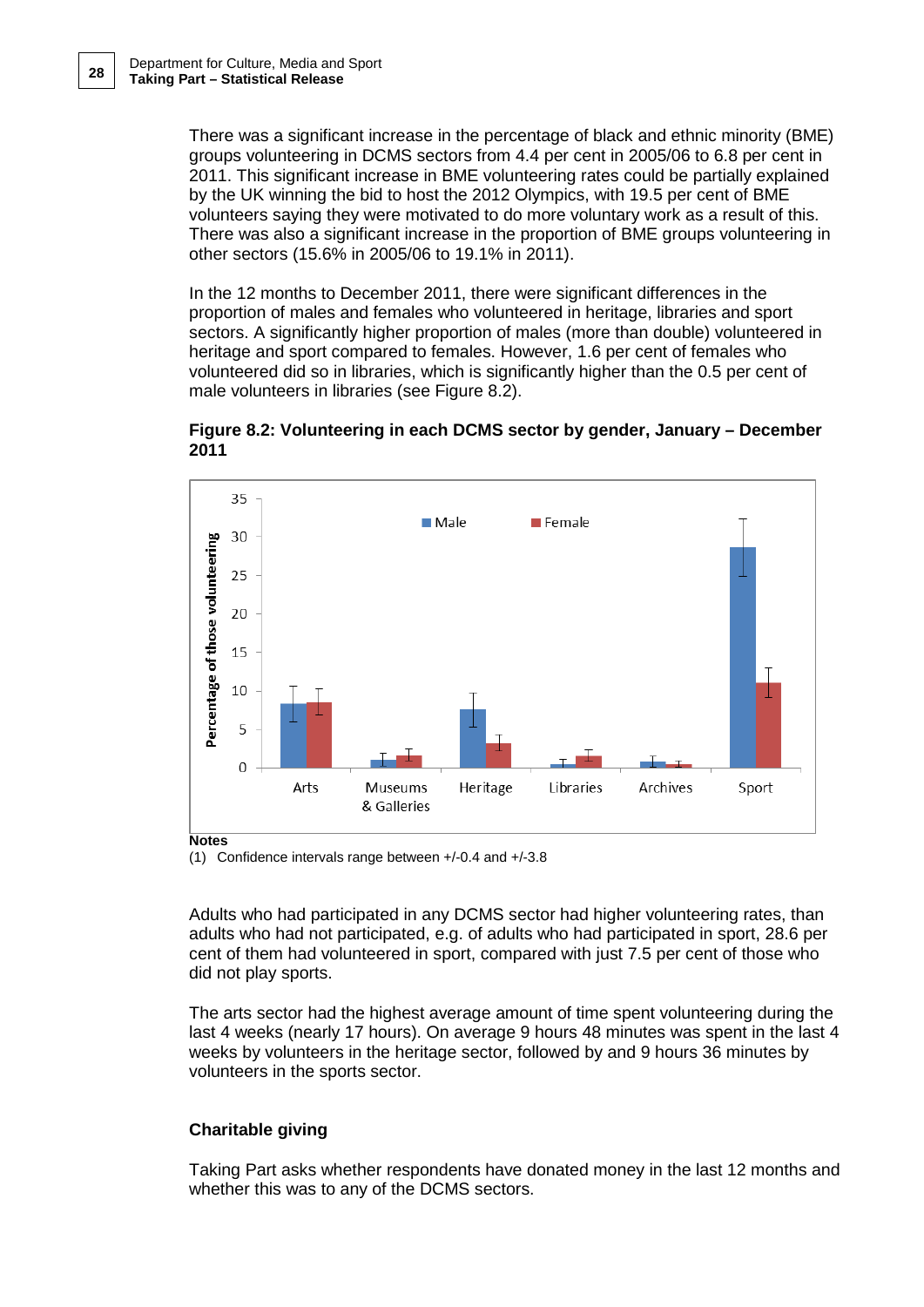In 2011, 89.2 per cent of adults had donated money (including any donations into a collection box) in the last 12 months. 31.4 per cent of all adults had donated to at least one of the DCMS sectors. 15.5 per cent of adults had donated to the heritage sector in the last 12 months, 14.4 per cent to museums and galleries, 6.7 per cent to sport, and 6.1 per cent to the arts.

36.1 per cent of adults donated money less often than once a month but at least 3 or 4 times a year and 32.6 per cent donated less often than once a week but at least once a month.

#### **Overall civic participation**

Taking Part asks a series of questions on sporting and cultural facilities in the respondent's local area.

In 2011, over three quarters of adults (76.3%) had not taken any actions<sup>[4](#page-28-0)</sup> to try to get something done about sporting and cultural facilities in their area. The most common action that had been taken was to contact the council, with 11.4 per cent of adults having done so. Also 5.0 per cent of adults had contacted their local councillor or MP.

43.0 per cent of adults had been involved in groups, clubs or organisations in the last 12 months. Of those adults, the most popular type of group was *sports/exercise groups* (49.1%), followed by *hobbies/social clubs* (35.1%)*.*

<span id="page-28-0"></span><sup>&</sup>lt;sup>4</sup> Actions include, contact a local radio station, TV station or paper; talk to / written to a sporting or cultural facility, contact the council, contact a local councillor or MP, join a local group or attend a neighbourhood forum, attend a protest meeting or joined a campaign group, or help organise a petition.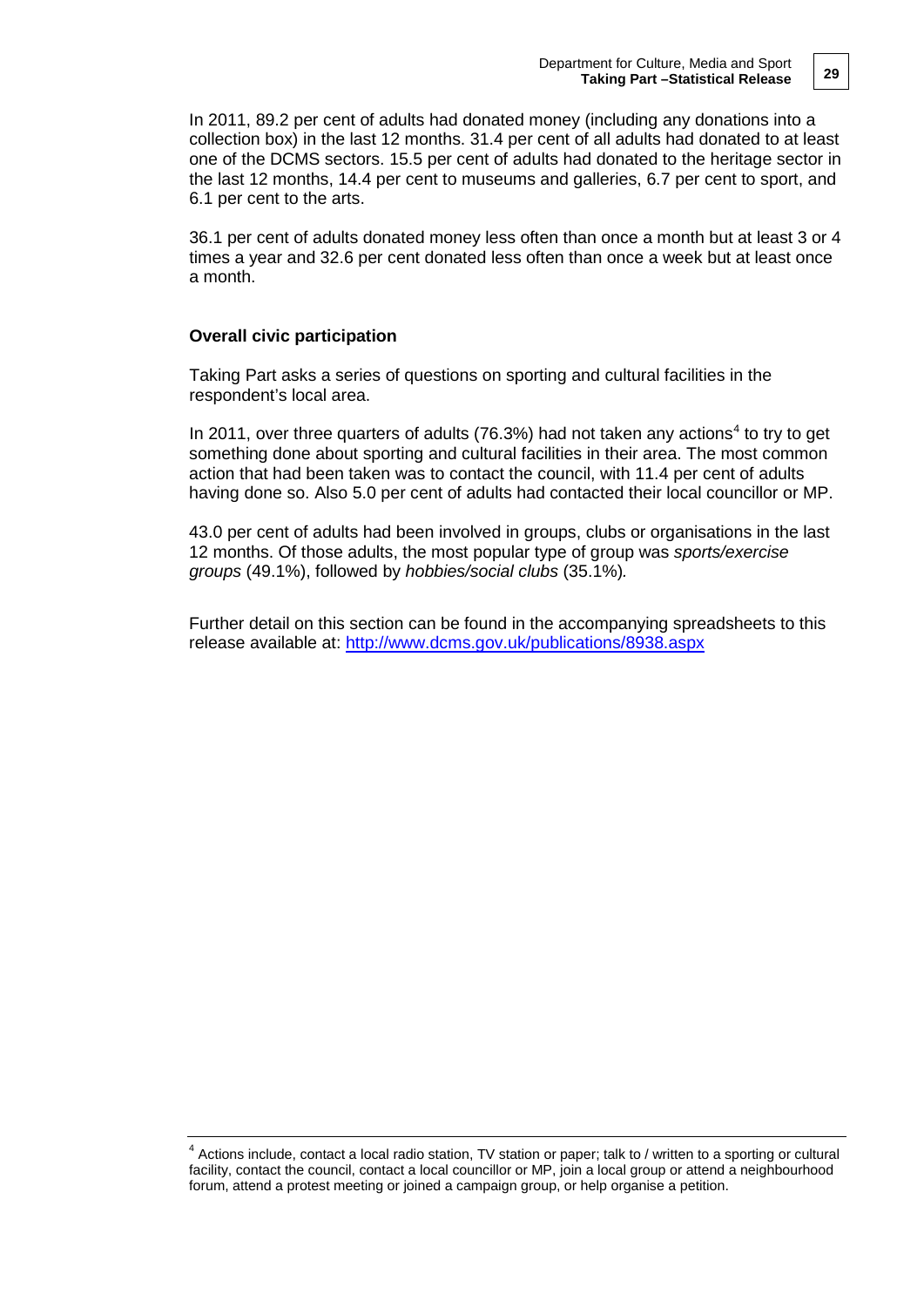# Annex A: Background note

- 1. The Taking Part Survey is commissioned by the Department for Culture, Media and Sport (DCMS) and its partner arm's length bodies (ALBs). For 2011 to 2015 these are Arts Council England, English Heritage and Sport England.
- 2. Taking Part is a National Statistic and as such has been produced to the high professional standards set out in the Code of Practice for Official Statistics. National Statistics undergo regular quality assurance reviews to ensure they meet customer needs and are produced free from any political interference. For more information, see [http://www.statisticsauthority.gov.uk/assessment/code-of](http://www.statisticsauthority.gov.uk/assessment/code-of-practice/code-of-practice-for-official-statistics.pdf)[practice/code-of-practice-for-official-statistics.pdf.](http://www.statisticsauthority.gov.uk/assessment/code-of-practice/code-of-practice-for-official-statistics.pdf) The Taking Part publication was assessed alongside the Department's other statistics earlier this year and 16 recommendations were made. A copy of the published report by the UK Statistics Authority is available in report 190 at [http://www.statisticsauthority.gov.uk/assessment/assessment/assessment](http://www.statisticsauthority.gov.uk/assessment/assessment/assessment-reports/index.html)[reports/index.html.](http://www.statisticsauthority.gov.uk/assessment/assessment/assessment-reports/index.html)
- 3. Stringent quality assurance procedures have been adopted for this statistical release. All data and analysis has been checked and verified by two different members of the team and TNS-BMRB to ensure the highest level of quality.
- 4. The latest results presented here are based on interviews issued between January and December 2011. The total sample size for this period is **10,336**.
- 5. The survey measures participation by adults (aged 16 and over) and children (5-10 and 11-15) living in private households in England. No geographical restriction is placed on where the activity or event occurred.
- 6. The median adult sample interview length for the 2010/11 survey was 40 minutes 42 seconds (mean 42 minutes 36 seconds). The median survey length for the 5-10 year old child interview was 14 minutes 3 seconds (mean 14 minutes 58 seconds) and for 11-15 year olds it was 24 minutes 16 seconds (mean 25 minutes 41 seconds).
- 7. Participation in these activities must be for the purpose of recreation or leisure, including voluntary work. It excludes involvement in activities where the prime motivation is paid work or academic studies. The exceptions to this are attendance at historic environment sites which includes visits made for academic study, and sports participation which exclude volunteering, teaching, coaching and refereeing. Paid work visits and academic study visits are also included in one of the archive attendance measures.

The range has been calculated using a 95% confidence interval. This means, had the sample been conducted 100 times, creating 100 confidence intervals, then 95 of these intervals would contain the true value. All estimates have been rounded to one decimal place. An overall design factor of **1.238** has been applied to the dataset for the period January and December 2011. Individual design factors have been calculated for each sector in this period, ranging from **1.200 to 1.351**. Statistical significance tests have been run at the 95% level. This means the probability that any given difference happened by chance is low (1 in 20).

8. All differences and changes reported are statistically significant at the 95% confidence level unless otherwise stated.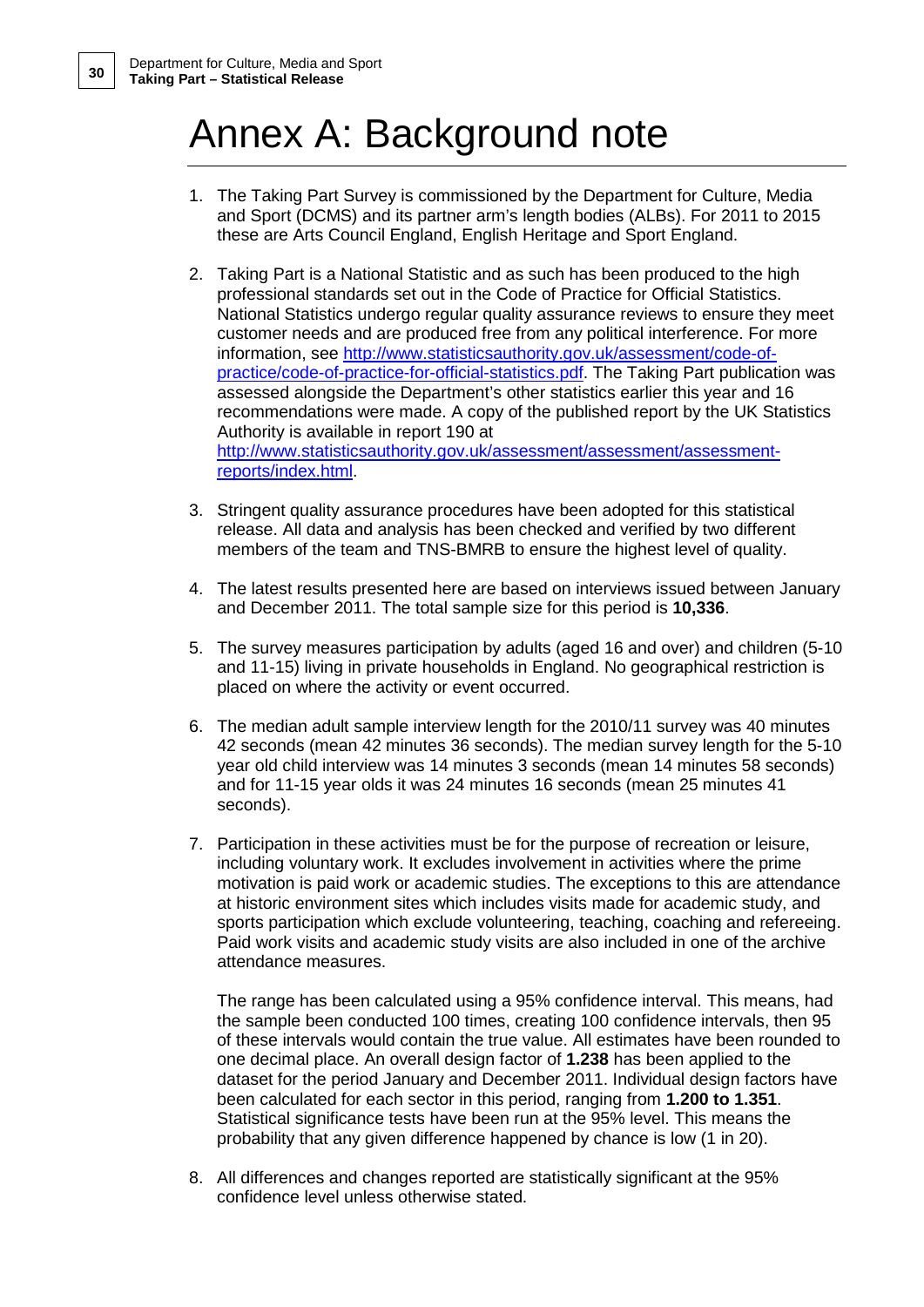- 9. Some figures may have been revised from previous releases, in which case the figures in this release supersede those from previous statistical releases. For more detailed information on the DCMS revisions policy and how revisions are handled for the Taking Part Survey, please see the DCMS statement of compliance on our website.
- 10. The data are weighted to ensure the representativeness of the Taking Part sample. There are two types of weighting: i) to compensate for unequal probabilities of selection; and ii) to adjust for differential non-response. Weighting is based on mid-2009 population estimates from the Office for National Statistics.
- 11. For more information about the Taking Part Survey, including previous publications, see [http://www.culture.gov.uk/reference\\_library/research\\_and\\_statistics/4828.aspx](http://www.culture.gov.uk/reference_library/research_and_statistics/4828.aspx)

Versions of the questionnaire from all years of the survey are available, see [http://www.culture.gov.uk/what\\_we\\_do/research\\_and\\_statistics/7387.aspx](http://www.culture.gov.uk/what_we_do/research_and_statistics/7387.aspx)

- 12. The fieldwork for the survey is being conducted by TNS-BMRB. For more information, see [http://www.tns-bmrb.co.uk](http://www.tns-bmrb.co.uk/)
- 13. We can also provide documents to meet the specific requirements of people with disabilities. Please call 020 7211 6000 or email [takingpart@culture.gsi.gov.uk](mailto:takingpart@culture.gsi.gov.uk)
- 14. This report has been produced by Tom Knight, Josh Atkinson, Penny Allen and Peter Antoniades. Acknowledgement goes to colleagues within the DCMS, partner ALBs and TNS-BMRB for their assistance with the production and quality assurance of this release.
- 15. The responsible statistician for this release is Tom Knight. For enquiries on this release, please contact Tom Knight on 0207 211 6021 or Penny Allen on 0207 211 6106.
- 16. For general enquiries telephone: 0207 211 6200 Department for Culture Media and Sport 2-4 Cockspur Street London SW1Y 5DH [enquiries@culture.gov.uk](mailto:enquiries@culture.gov.uk)

.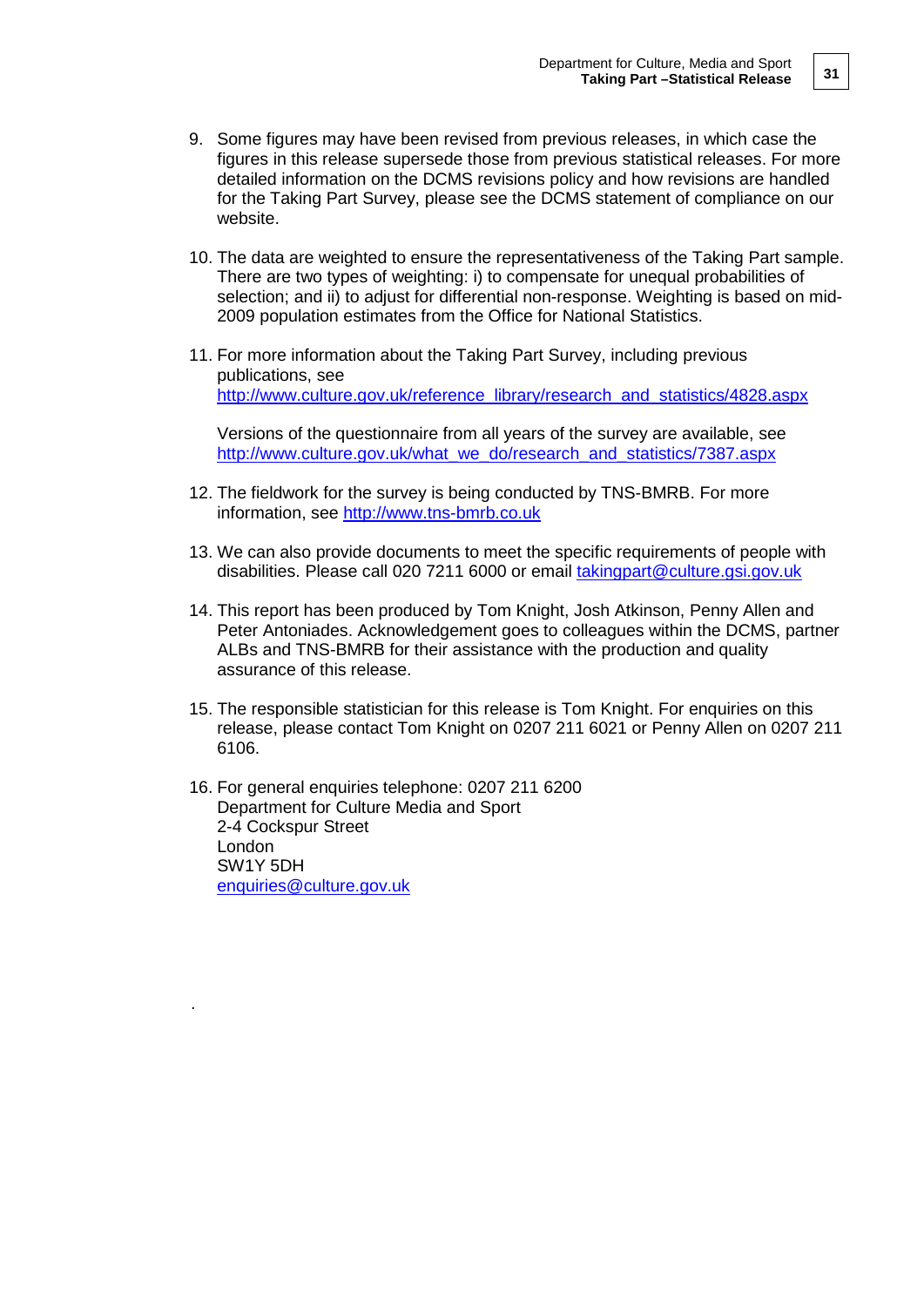# Annex B: Key terms and definitions

| Term                                                 | <b>Definition</b>                                                                                                                                                                                                                                                                                                                   |
|------------------------------------------------------|-------------------------------------------------------------------------------------------------------------------------------------------------------------------------------------------------------------------------------------------------------------------------------------------------------------------------------------|
| 1 x 30 minute MIS                                    | This refers to a person participating in moderate intensity sport<br>for at least one 30 minute session in the last week.                                                                                                                                                                                                           |
| 2011/12 Q3                                           | This is the time period covering January-December 2011. It is<br>also referred to as the 2011 calendar year.                                                                                                                                                                                                                        |
| 3 x 30 minute MIS                                    | This refers to a person participating in moderate intensity sport<br>for at least three 30 minute sessions in the last week.                                                                                                                                                                                                        |
| <b>ACORN</b><br>classification                       | A classification of residential neighbourhoods is a geo-<br>demographic information system categorising some United<br>Kingdom postcodes into various types based upon census data<br>and other information such as lifestyle surveys.                                                                                              |
| <b>Active Sport</b>                                  | A list of active sports is available in Annex C: Sector definitions.                                                                                                                                                                                                                                                                |
| Active sport at<br>least once in the<br>last 4 weeks | The number of days in the last four weeks the respondent has<br>done at least one of the active sports or activities for at least 30<br>minutes. This excludes any walking or cycling the respondent<br>has done for health or recreation purposes only. Walking or<br>cycling for sport training or competition is included.       |
| Archives                                             | Archives are collections of documents that have been created by<br>families, individuals, businesses or organisations and have been<br>specially chosen to be kept permanently. Further information is<br>available in Annex C.                                                                                                     |
| Arts                                                 | A list of arts that the respondent may have participated or<br>attended is available in Annex C: Sector definitions.                                                                                                                                                                                                                |
| Attendance                                           | This refers to the respondent going to a place, for example,<br>attending a library or a swimming pool.                                                                                                                                                                                                                             |
| <b>Big Society</b>                                   | This covers volunteering work, social capital and cohesion.<br>Specific voluntary work categories are provided in Annex C:<br>Sector definitions.                                                                                                                                                                                   |
| Calendar year (or<br>Taking Part year)               | The period of time beginning on the 1st January and ending on<br>the 31st December. This is the same time period covered by<br>2011/12 Q3 in the Taking Part survey.                                                                                                                                                                |
| Civic participation                                  | Actions include, contact a local radio station, TV station or paper;<br>talk to / written to a sporting or cultural facility, contact the<br>council, contact a local councillor or MP, join a local group or<br>attend a neighbourhood forum, attend a protest meeting or<br>joined a campaign group, or help organise a petition. |
| Confidence<br>interval                               | This provides a range in which there is a specific probability that<br>the true value will lie within. For the Taking Part survey, 95%<br>confidence intervals are used which means, had the sampling<br>been conducted 100 times, creating 100 confidence intervals,<br>then 95 of these intervals would contain the true value.   |
| <b>DCMS</b> sectors                                  | The DCMS sectors are the culture, arts, sports and big society<br>sectors.                                                                                                                                                                                                                                                          |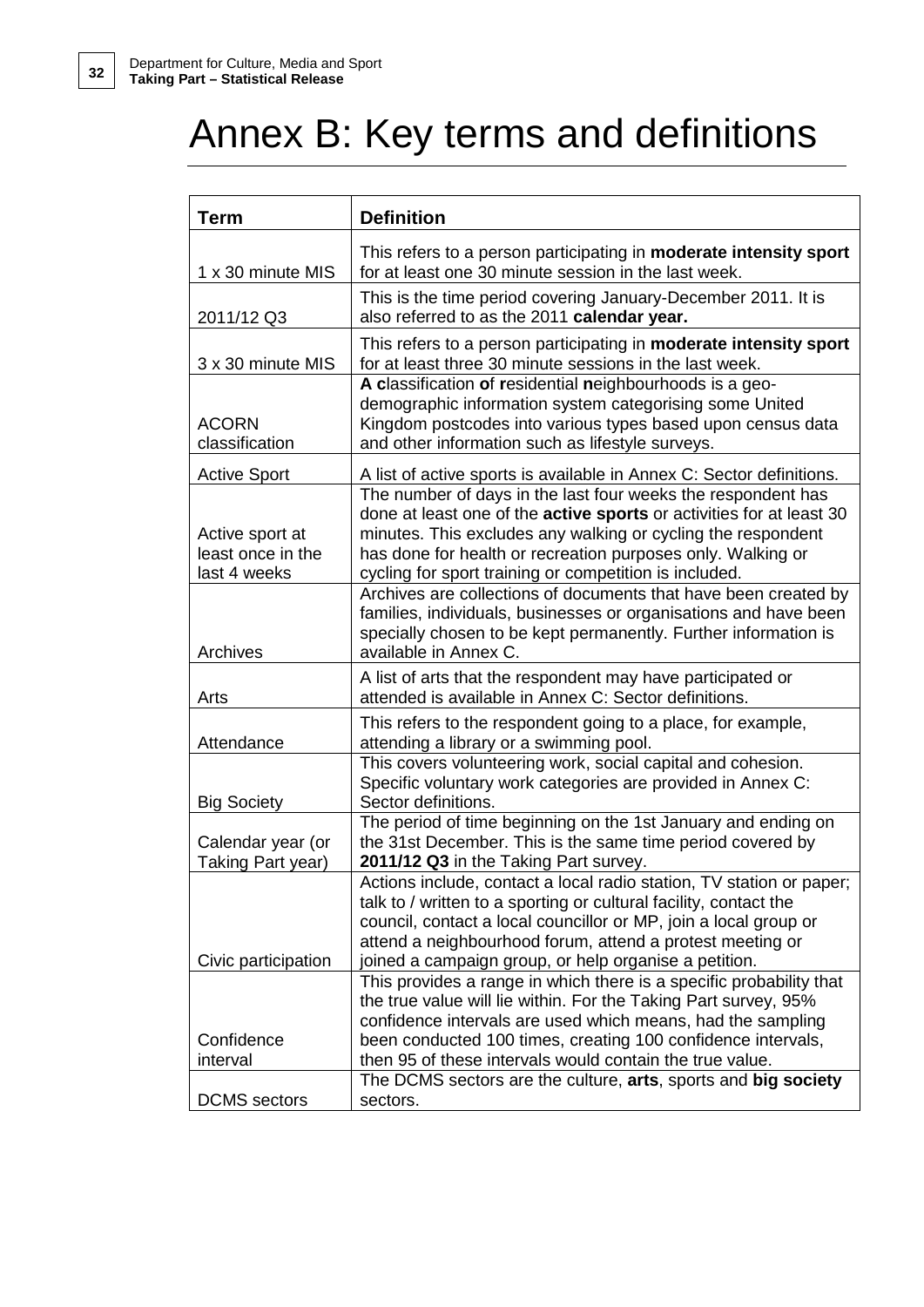| <b>Term</b>                                            | <b>Definition</b>                                                                                                                                                                                                                                                                                                                                                   |
|--------------------------------------------------------|---------------------------------------------------------------------------------------------------------------------------------------------------------------------------------------------------------------------------------------------------------------------------------------------------------------------------------------------------------------------|
|                                                        | This refers to visiting websites for a number of reasons. These                                                                                                                                                                                                                                                                                                     |
| Digital participation                                  | are outlined in Annex C: Sector definitions.                                                                                                                                                                                                                                                                                                                        |
| Digitally engage                                       | This refers to the respondent engaging with the DCMS sectors<br>via the internet.                                                                                                                                                                                                                                                                                   |
|                                                        | This refers to either attending and/or participating in the sport,                                                                                                                                                                                                                                                                                                  |
|                                                        | culture or arts sector. For example, if the respondent attended an                                                                                                                                                                                                                                                                                                  |
|                                                        | art gallery (attendance) or gave a dance performance                                                                                                                                                                                                                                                                                                                |
| Engagement                                             | (participation).                                                                                                                                                                                                                                                                                                                                                    |
| <b>Historic</b>                                        | A list of all historic environments is available in Annex C: Sector                                                                                                                                                                                                                                                                                                 |
| environment                                            | definitions.                                                                                                                                                                                                                                                                                                                                                        |
| Index of Multiple<br>Deprivation (IMD)<br>decile group | The Index of Multiple Deprivation is a composite index which<br>measures neighbourhood deprivation across seven domains (for<br>example housing and income deprivation). The IMD decile<br>group splits neighbourhoods into ten groups according to the<br>level of deprivation (eg 10% most deprived neighbourhoods).                                              |
|                                                        | This is any active sport or recreational activity that is                                                                                                                                                                                                                                                                                                           |
| Moderate intensity<br>sport (MIS)                      | continuous, raises a person's heartbeat, makes them out of<br>breath and sweaty. This excludes utility walking or cycling, for<br>example to work, but does include recreational walking and<br>cycling. Exemptions are listed in Annex C: Sector definitions.                                                                                                      |
| Participation                                          | This refers to the respondent actively taking part in the activity.<br>For example sports participation could refer to playing football or<br>tennis, whilst participating in the arts may refer to painting.                                                                                                                                                       |
| Public library<br>service                              | A list of valid uses of a public library is available in Annex C:<br>Sector definitions.                                                                                                                                                                                                                                                                            |
| Significant<br>increase/decrease                       | This means there is good evidence that the increase/decrease is<br>real and not due to chance.                                                                                                                                                                                                                                                                      |
| Socio-<br>demographic<br>groups                        | Categorising the respondents by different social classes such as<br>age, gender, employment status, housing tenure, ethnicity,<br>religion, disability/illness status and National Statistics Socio-<br>Economic Classes (NS-SEC)                                                                                                                                   |
| <b>Taking Part Survey</b>                              | A survey commissioned by the Department for Culture, Media<br>and Sport (DCMS) in partnership with the Arts Council England,<br>English Heritage and Sport England, looking at engagement and<br>non-engagement in culture, leisure and sport. Further<br>information is available at<br>http://www.culture.gov.uk/what we do/research and statistics/7<br>390.aspx |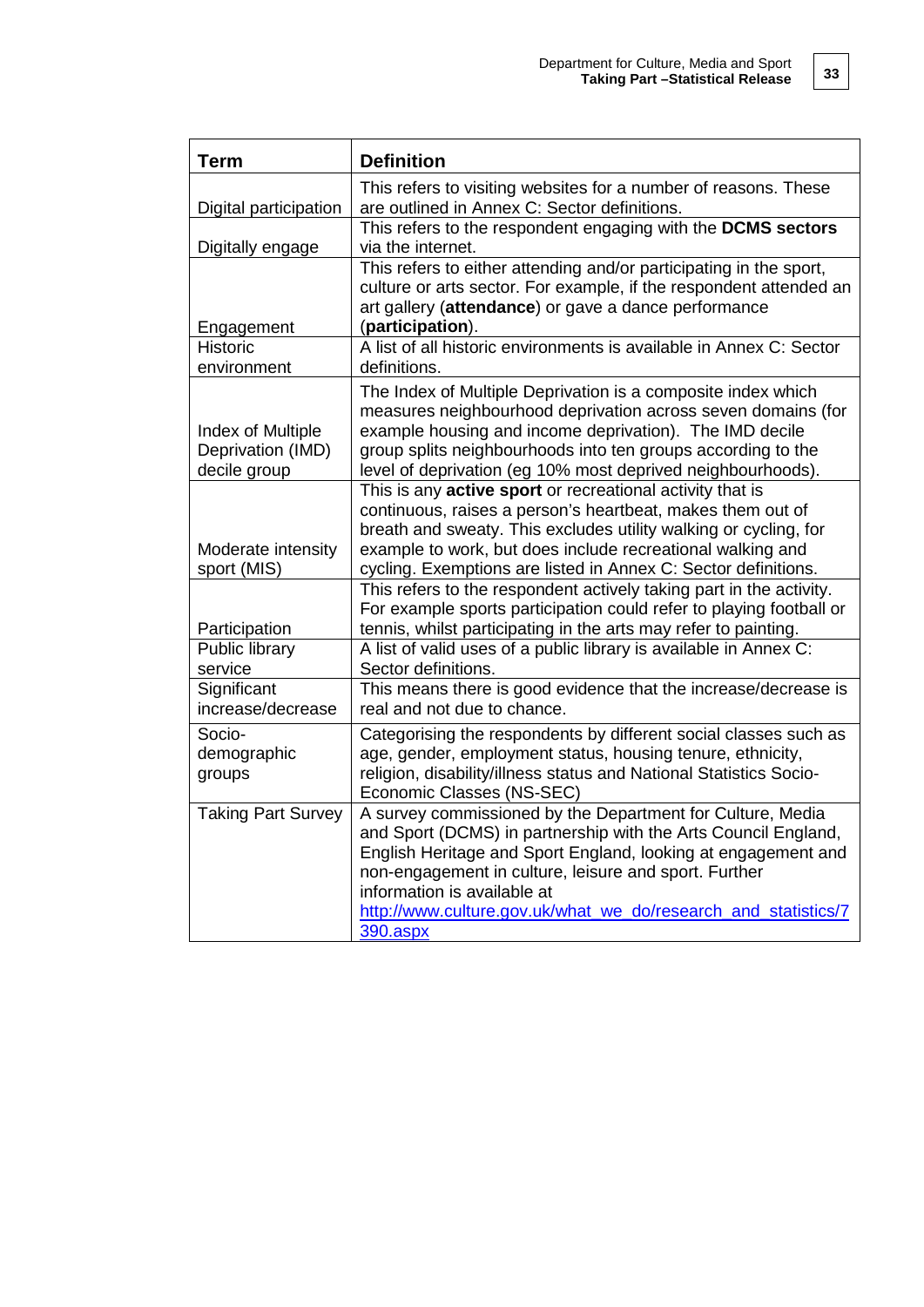# Annex C: Sector definitions

The following annex presents the various definitions for adult participation in DCMS sectors.

### Libraries

The respondent is asked if they have used a public library service. If the respondent is unsure what is in scope, the interviewer has the following definition to refer to.

"Use of a public library can include:

- A visit to a public library building or mobile library to make use of library services (including to print/use electronic resources or to take part in an event such as a reading group or author visit)
- The use of on-line library resources or services remotely (i.e. used a computer outside the library to view the website, catalogue or databases)
- Access, and receipt, of the library service by email, telephone, fax or letter
- Receipt of an outreach service such as home delivery or library events outside a library building

Use of other libraries and archive services is excluded."

#### Museum, gallery or archive

The respondent is asked if they have attended a museum, gallery or archive. If the respondent is unsure what is in scope, the interviewer has the following definition to refer to.

"Archives are documents that have been created by families, individuals, businesses or organisations and have been specially chosen to keep permanently. They can be written papers such as letters or diaries, maps, photographs or film or sound recordings. Archives are historical documents but do not have to be very old. Places that keep archives are usually called a record office or archive centre.

Registering a birth, death or marriage happens at a registry office, not at an archive centre/record office."

### Arts

The respondent is asked if they have participated in a given list of arts activities, or attended a given list of arts events. Eligible activities and events are as follows.

Participation:

- Dance ballet or other dance (for fitness and not for fitness)
- Singing live performance or rehearsal/practice (not karaoke)
- Musical instrument live performance, rehearsal/practice or played for own pleasure
- Written music
- Theatre live performance or rehearsal/practice (e.g. play or drama)
- Opera/musical theatre live performance or rehearsal/practice
- Carnival (e.g. as a musician, dancer or costume maker)
- Street arts (art in everyday surroundings like parks, streets, shopping centre)
- Circus skills (not animals) learnt or practised
- Visual art (e.g. painting, drawing, printmaking or sculpture)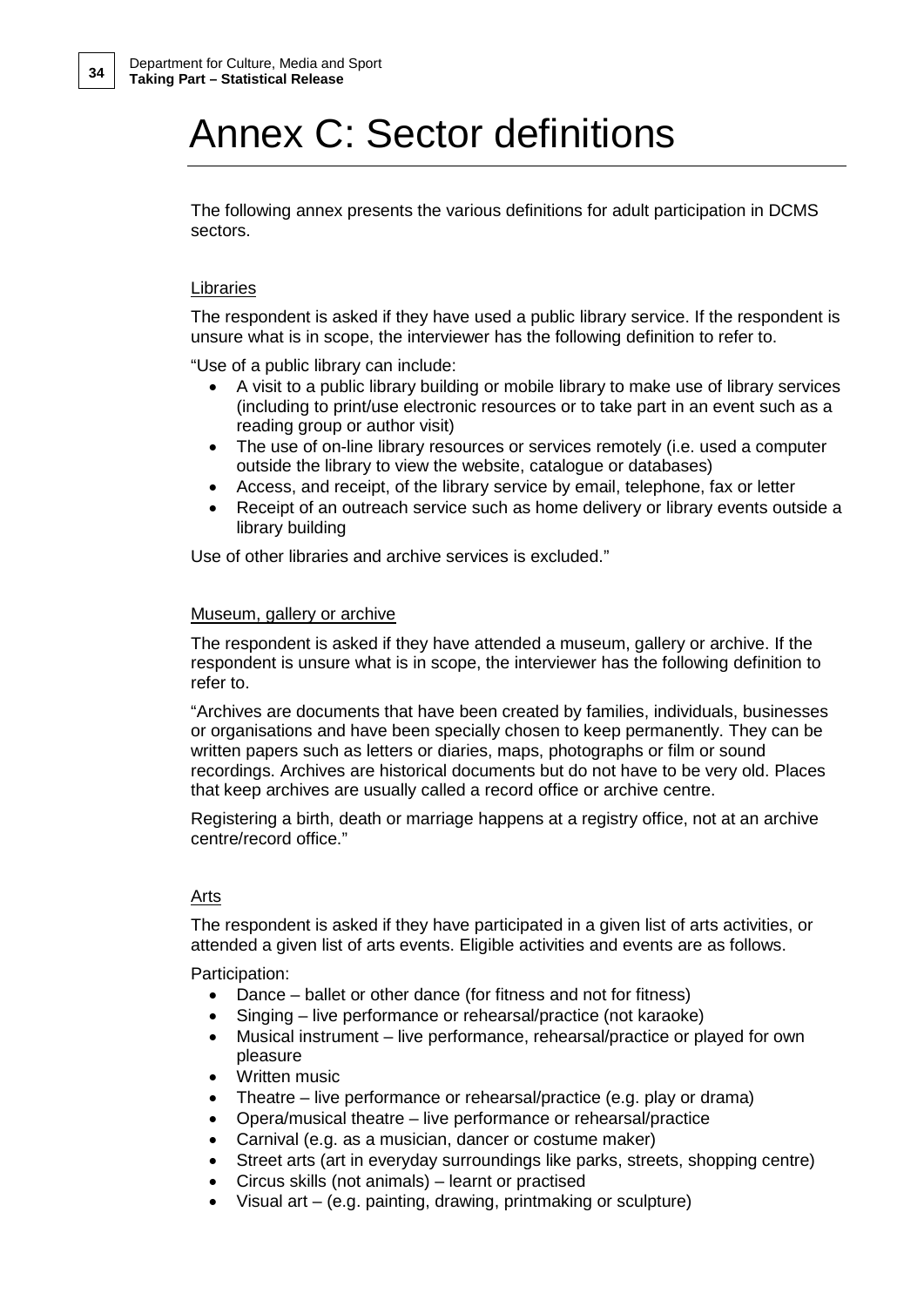- Photography (as an artistic activity, not family or holiday 'snaps')
- Film or video making as an artistic activity (not family or holidays)
- Digital art producing original digital artwork or animation with a computer
- Craft any craft activity (e.g. textiles, wood, metal work, pottery, calligraphy etc)
- Creative writing original literature (e.g. stories, poems or plays)
- Book club being a member of one

#### Attendance:

- Visual art exhibition (e.g. paintings, photography or sculpture)
- Craft exhibition (not crafts market)
- Event which included video or digital art
- Event connected with books or writing
- Street arts (art in everyday surroundings like parks, streets or shopping centre)
- Public art display or installation (an art work such as sculpture that is outdoors or in a public place)
- Circus (not animals)
- Carnival
- Culturally specific festival (e.g. Mela, Baisakhi, Navratri)
- Theatre (e.g. play, drama, pantomime)
- Opera/musical theatre
- Live music performance (e.g. classical, jazz or other live music event but not karaoke)
- Live dance event (e.g. ballet, African People's dance, South Asian, Chinese, contemporary or other live dance)

#### Historic environment

The respondent is asked if they have visited the following list of historic environment sites.

- A city or town with historic character
- A historic building open to the public
- A historic park, garden or landscape open to the public
- A place connected with industrial history or historic transport system
- A historic place of worship attended as a visitor
- A monument such as a castle, fort or ruin
- A site of archaeological interest
- A site connected with sports heritage

#### Active sport

The respondent is asked about their participation in active recreation and a range of sports. Eligible activities are as follows.

- Swimming or diving (indoors and outdoors)
- BMX, cyclo-cross, mountain biking
- Bowls (indoors and outdoor lawn bowls)
- Tenpin bowling
- Health, fitness, gym or conditioning activities
- Keepfit, aerobics, dance exercise (includes exercise bike)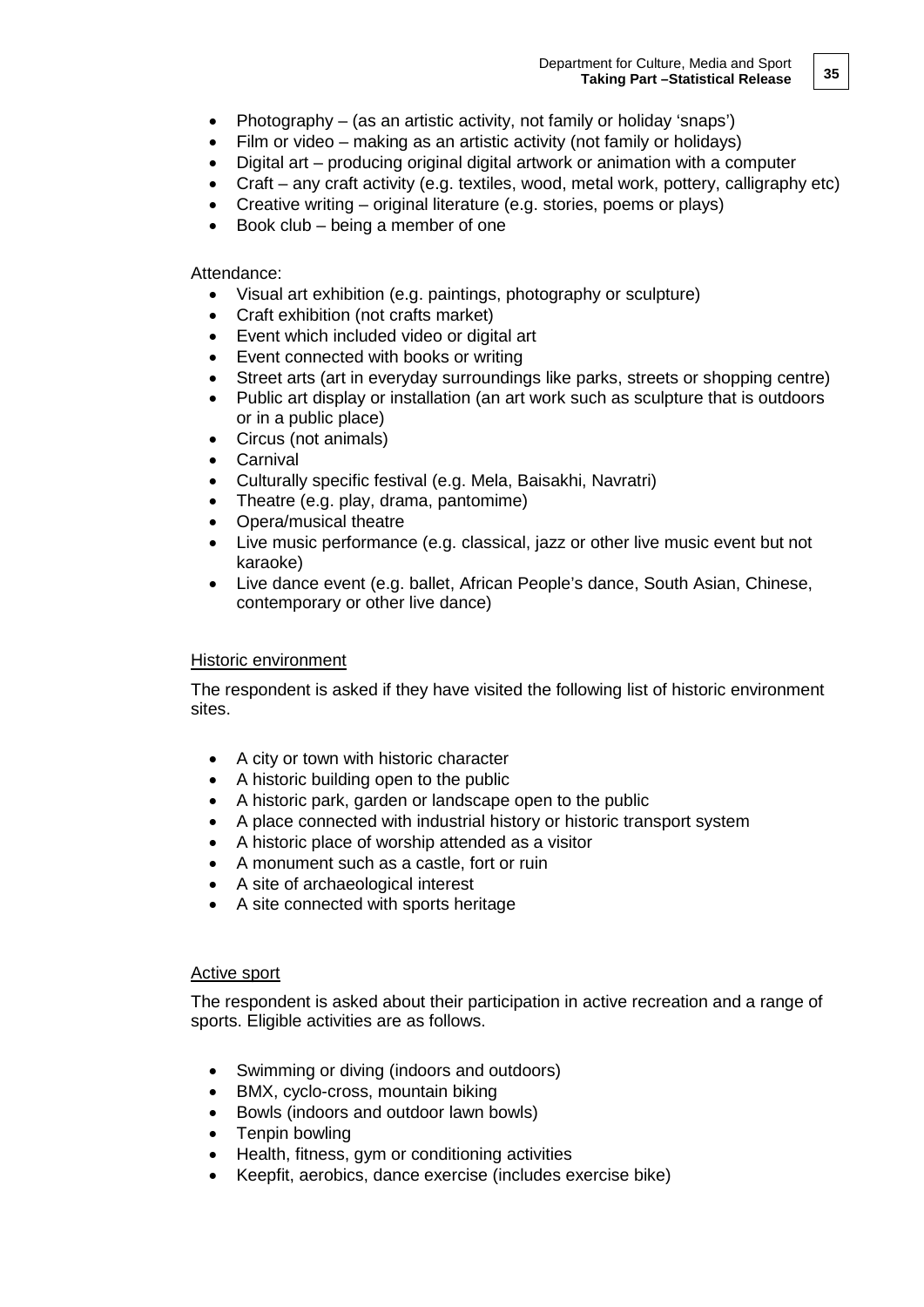- Judo
- Karate
- Taekwondo
- Other martial arts (includes self-defence, tai chi)
- Weight training (includes body building)
- Weightlifting
- Gymnastics
- Rugby League
- Rugby Union
- American football
- Football (includes 5-a-side and 6-a-side) [indoors and outdoors]
- Gaelic sport (e.g. camogie, Gaelic football, hurling, Irish handball and shinty)
- Cricket
- Hockey (excludes ice, roller and street hockey, but included in 'other')
- Baseball/softball
- Netball
- Tennis
- Badminton
- Squash
- Basketball
- Table tennis
- Track and field athletics
- Jogging, cross-country, road running
- Yachting or dingy sailing
- Canoeing
- Windsurfing or boardsailing
- Ice skating
- Curling
- Golf, pitch and putt, putting
- Skiing (on snow or on artificial surface; on slopes or grass)
- Horse riding
- Climbing/mountaineering (includes indoor climbing)
- Hill trekking or backpacking
- Motor sports
- Volleyball
- Orienteering
- Rounders
- Rowing
- Triathlon
- Boxing
- Waterskiing
- Lacrosse
- Fencing
- Other types of sport, e.g. rollerblading, street hockey, skateboarding, water polo, surfing, scuba diving, gliding, hang/paragliding, parachuting or parascending

#### Moderate intensity sport

To be counted as 'moderate intensity', the respondent must have participated in at least one 30-minute session (or alternatively three 30-minute sessions) in the past week of any of the sports (with the exception of bowls) listed above as well as recreational cycling or recreational walking. In addition, the effort put into the activity needs to be of moderate intensity, i.e. raises their breathing rate (or for walking it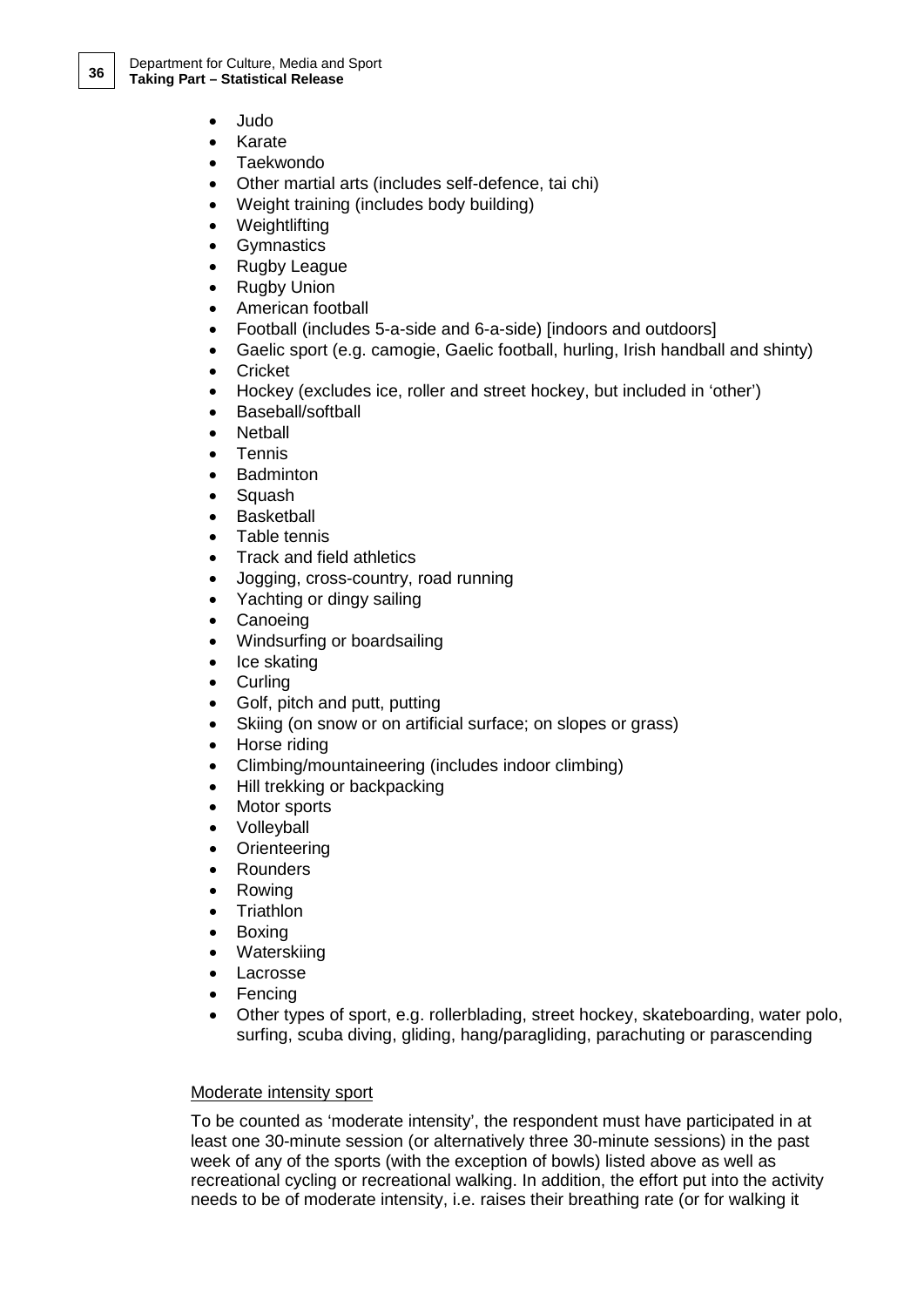needs to be done at a brisk or fast pace).

The only exception to this is for those adults aged 65 and over, where some light activities are in also scope – indoor and outdoor bowls, yoga, Pilates, croquet and archery.

### Digital Participation

Digital Participation includes visiting websites for at least one of the following reasons:

- Museum or gallery website To look at items from a collection.
- Museum or gallery website To find out about a particular subject.
- Museum or gallery website To take a virtual tour of a museum or gallery
- Museum or gallery website To view or download an event or exhibition
- Library website To complete a transaction (e.g. reserve or renew items, pay a fine).
- Library website To search and view online information or make an enquiry.
- Heritage website To take a virtual tour of a historical site.
- Heritage website To learn about history or the historic environment
- Heritage website To discuss history or visits to the historic environment on a forum
- Arts Website To view or download part or all of a performance or exhibition
- Arts Website To discuss the arts or share art that others have created
- Arts Website To upload or share art that you have created yourself
- Arts Website To find out how to take part or improve your creative skills
- Archive or records office website To complete a transaction.
- Archive or records office website To view digitized documents online.
- Archive or records office website To search a catalogue.

### Volunteering

The respondent is asked about any voluntary work they have done, including:

- Raising or handling money / taking part in sponsored events
- Leading a group
- Being a member of a committee
- Organising or helping to run an activity or event
- Visiting people
- Befriending / mentoring people
- Coaching or tuition
- Giving advice/ information/ counselling
- Secretarial, administrative or clerical work
- Providing transport or driving
- Representing e.g. addressing meetings, leading a delegation
- Campaigning e.g. lobbying, canvassing, letter writing
- Conservation/restoration
- Officiating  $-$  e.g. judging, umpiring or refereeing
- Other practical help e.g. helping out a school, religious group, with shopping/refreshments
- Work in a charity shop